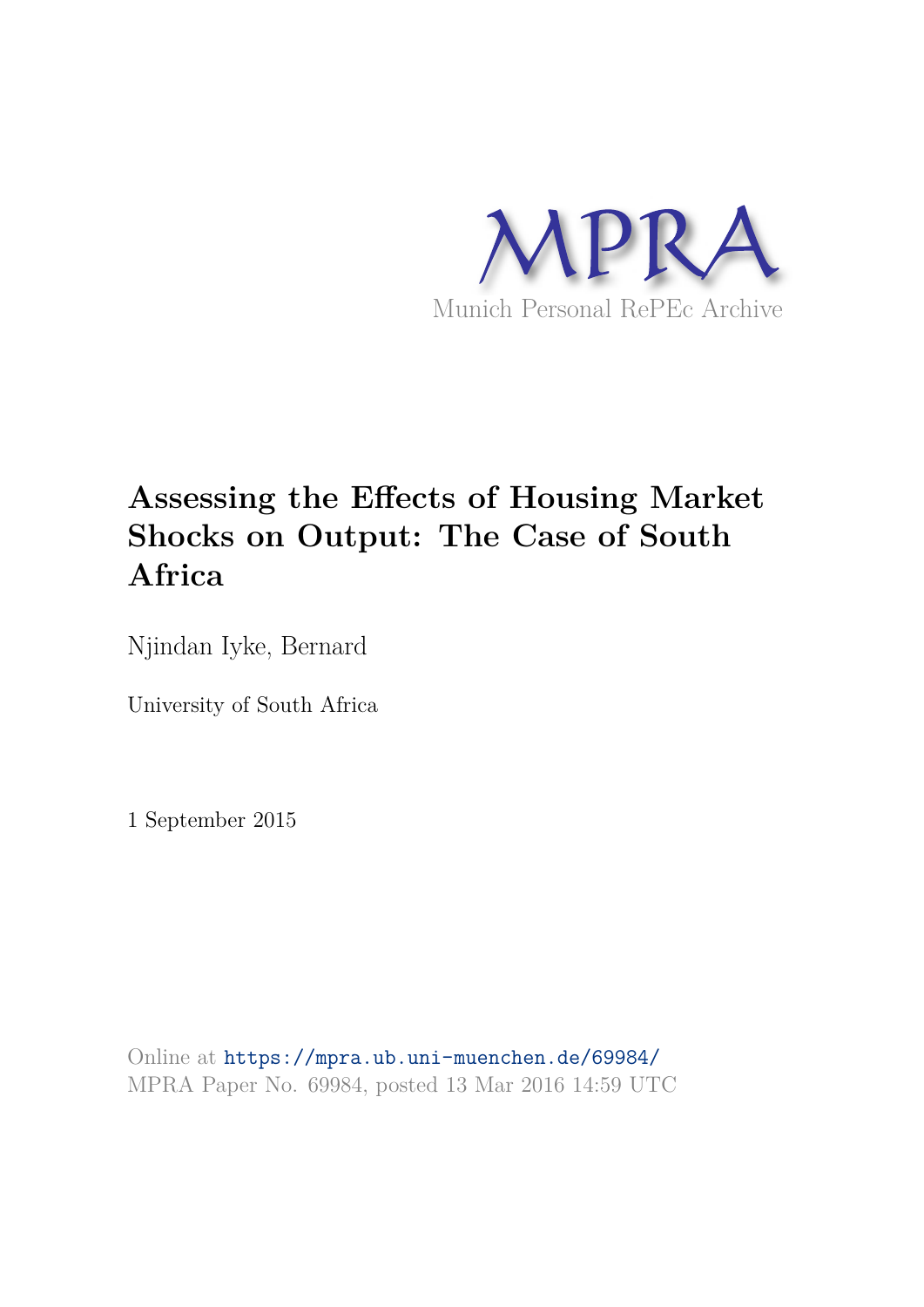**Assessing the Effects of Housing Market Shocks on Output: The Case of South Africa**

Bernard Njindan Iyke<sup>[1](#page-1-0)</sup> Department of Economics University of South Africa P. O. Box 392, UNISA Pretoria, 0003 South Africa

Previous Version: September 2015

This Version: February 2016

<span id="page-1-1"></span><span id="page-1-0"></span><sup>&</sup>lt;sup>1</sup> All correspondence should be sent to the author at benitoflex@gmail.com/niykeb@unisa.ac.za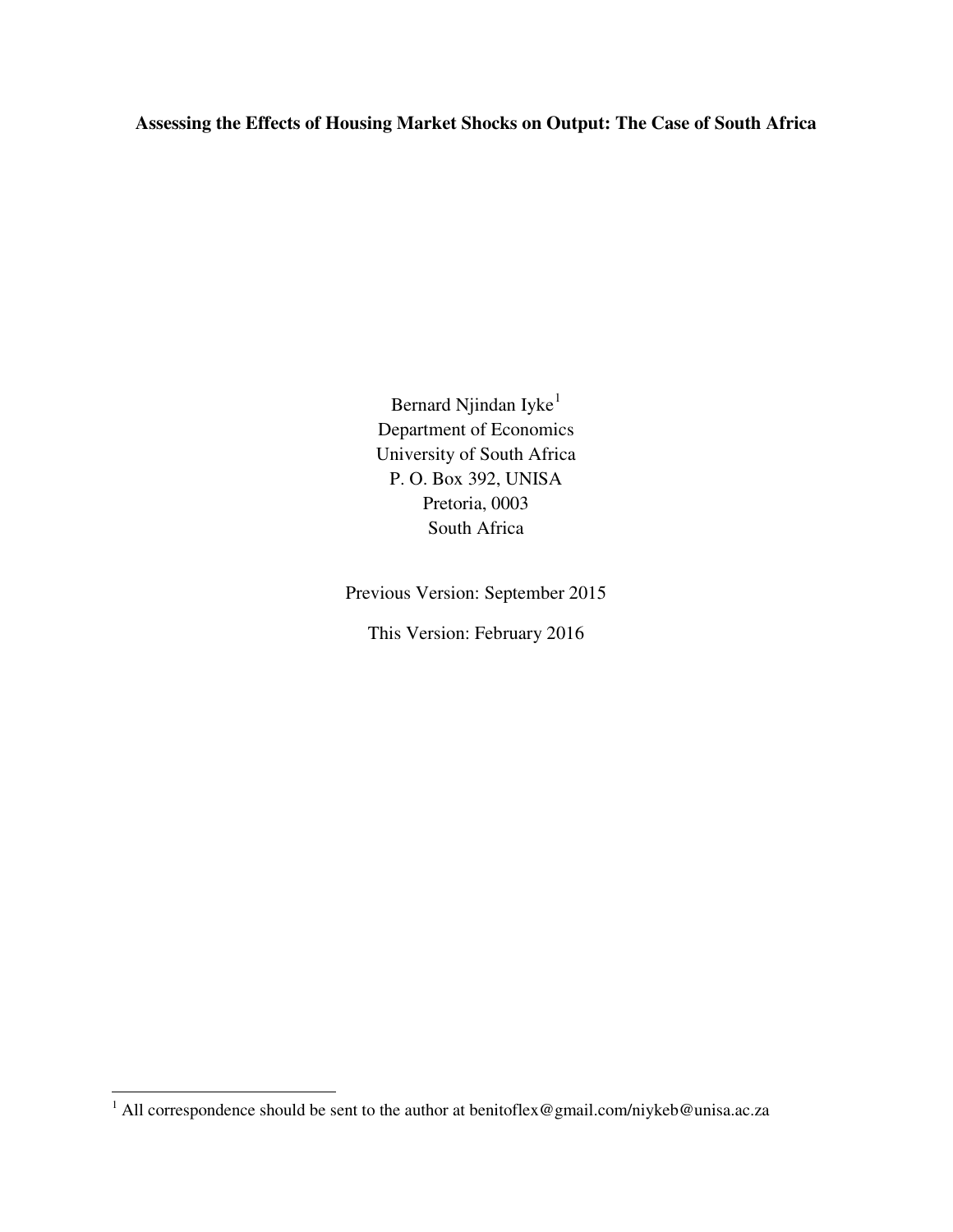#### **Assessing the Effects of Housing Market Shocks on Output: The Case of South Africa**

#### **Abstract**

*This paper assessed the effects of housing market shocks on real output in South Africa over the period 1969Q4 – 2014Q4, by emphasizing the real private consumption channel. The agnostic identification procedure employed in this paper has delivered impulse responses that are overall consistent with the existing literature. The paper appropriately identified housing market shocks as non-monetary housing demand shocks. 20% of the variation in house prices are explained by the housing market shocks. The effects of housing demand shocks on real private consumption are short-lived, explaining why real output responded transitorily to these shocks. Housing demand shocks have managed to explain nearly 13% and 14% variations in real private consumption and real output, respectively, over 20-quarters ahead forecast revision.* 

**Keywords:** Agnostic Identification, Housing Market Shocks, Real Output, SVAR, South Africa

**JEL Codes:** C11; C32; E21; E31; R31

#### **1. Introduction**

<span id="page-2-1"></span> $\overline{a}$ 

The ever-increasing significance of the housing market in the real economic activity can be summarized by its undoubted role in the recent sub-prime crisis in the US, which spread throughout the world's economies.<sup>[2](#page-1-1),[3](#page-2-0)</sup> Aside inflation and unemployment, house prices serve as an important leading indicator of business cycles (see Stock and Watson, 2003; Leamer, 2007). The recent empirical literature has established a strong connection between the real economy and the housing market in both advanced and emerging market economies. The general observation is that busts in housing price bubbles culminate in real economic downturns (see, for example,

 $2$  The topic for the Jackson Hole symposium in 2007 held by the Federal Reserve Bank of Kansas City was the role of the housing market in modern economies (see Mishkin, 2007; Taylor, 2007; Musso *et al.* 2011).

<span id="page-2-0"></span> $3$  The precise transmission channel through which the housing market shocks generated the recent economic meltdown remains a debatable issue in the literature.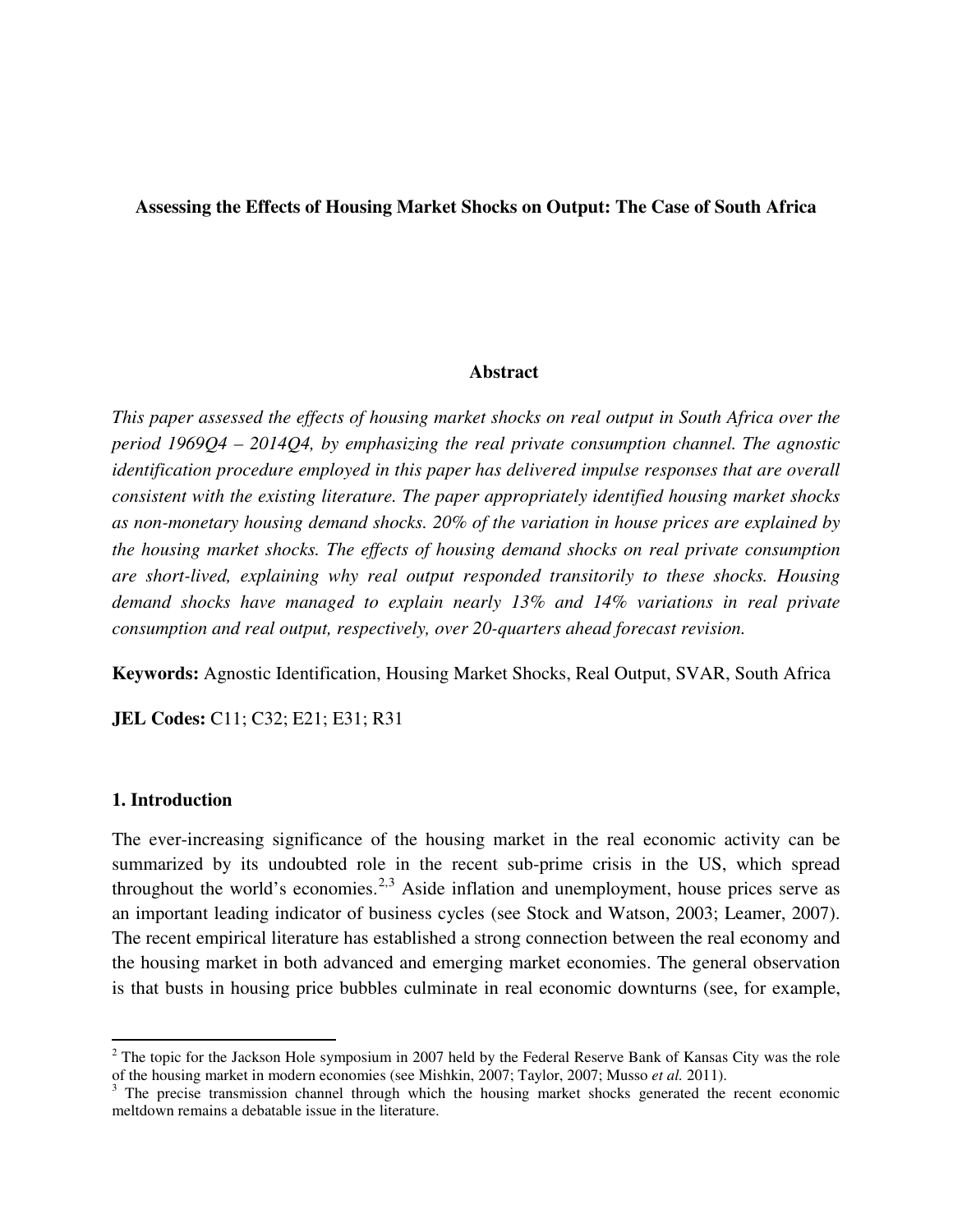Vargas-Silva, 2008; Pavlidis *et al.*, 2009; Iacoviello and Neri, 2010; Bassanetti and Zollino, 2010; Bulligan, 2010; Ghent and Owyang, 2010; Musso *et al.* 2011).

Although the role of the housing market in the real economy appears empirically straightforward at first glance, the theoretical transmission mechanism is rather ambiguous. In principle, positive shocks to house prices are expected to trigger increases in the wealth of homeowners, which will spur their consumption expenditures; thereby stimulating production in the economy. This is the so-called *collateral effect*. The collateral effect of house price results because increases in house prices lead to increases in the value of home assets. This enhances the collateral position of homeowners, when they are seeking for new loans. Yet, house price increases are not necessarily transmitted into higher private consumption, and the subsequent increase in production in the economy. The existence of transaction costs, financial constraints, and changes in preferences may ensure that homeowners do not increase their consumption expenditures after house price increments (Engelhardt, 1996; Phang, 2004). The transaction costs result due to the banking and regulatory requirements (such as filing loan forms, queuing in banks, undergoing screening, among others) homeowners must satisfy in order to secure new loans for consumables, despite the rise in the value of their collaterals. The financial constraints stem from the fact that most homeowners are essentially debtors of mortgages. They are constrained by these debts, and will therefore not necessarily increase their consumption expenditures because of their enhanced collateral position. Moreover, relatively older homeowners may have preferences toward other activities (such as medical insurance, saving for retirement and building bequests) to consumption when house prices increase.

This standout theoretical ambiguity of the impact of housing price shocks on the real economy through the private consumption channel has led to burgeoning empirical investigations. There are empirical studies that explore the role of monetary policy, and credit policy shocks on the housing market and the real economy through private consumption and real residential investment channels (see Goodhart and Hofmann, 2008; Jarocinski and Smets, 2008; Iacoviello and Neri, 2010). There are also studies that explore the role of housing price shocks on monetary and credit policies (see Case *et al.*, 2005; Darracq Paries and Notarpietro, 2008; Bjørnland and Jacobsen, 2010; Gupta *et al.*, 2010; Musso *et al.* 2011). These studies have mostly interpreted the role of these shocks on the real economy by first principle. That is, they evaluate the direction of the impact of the housing market shocks (negative or positive) on specific real economic fundamentals and interpret their end products on the real output by appealing to the theory or the conventional wisdom. Whereas these approaches are theoretically consistent, it will be empirically worthwhile to examine the role of these shocks on the real output directly. This is precisely what we do in this paper. We do not pretend that our approach delivers superior results when compared to these other studies. Instead, our paper can be seen as a complement to them.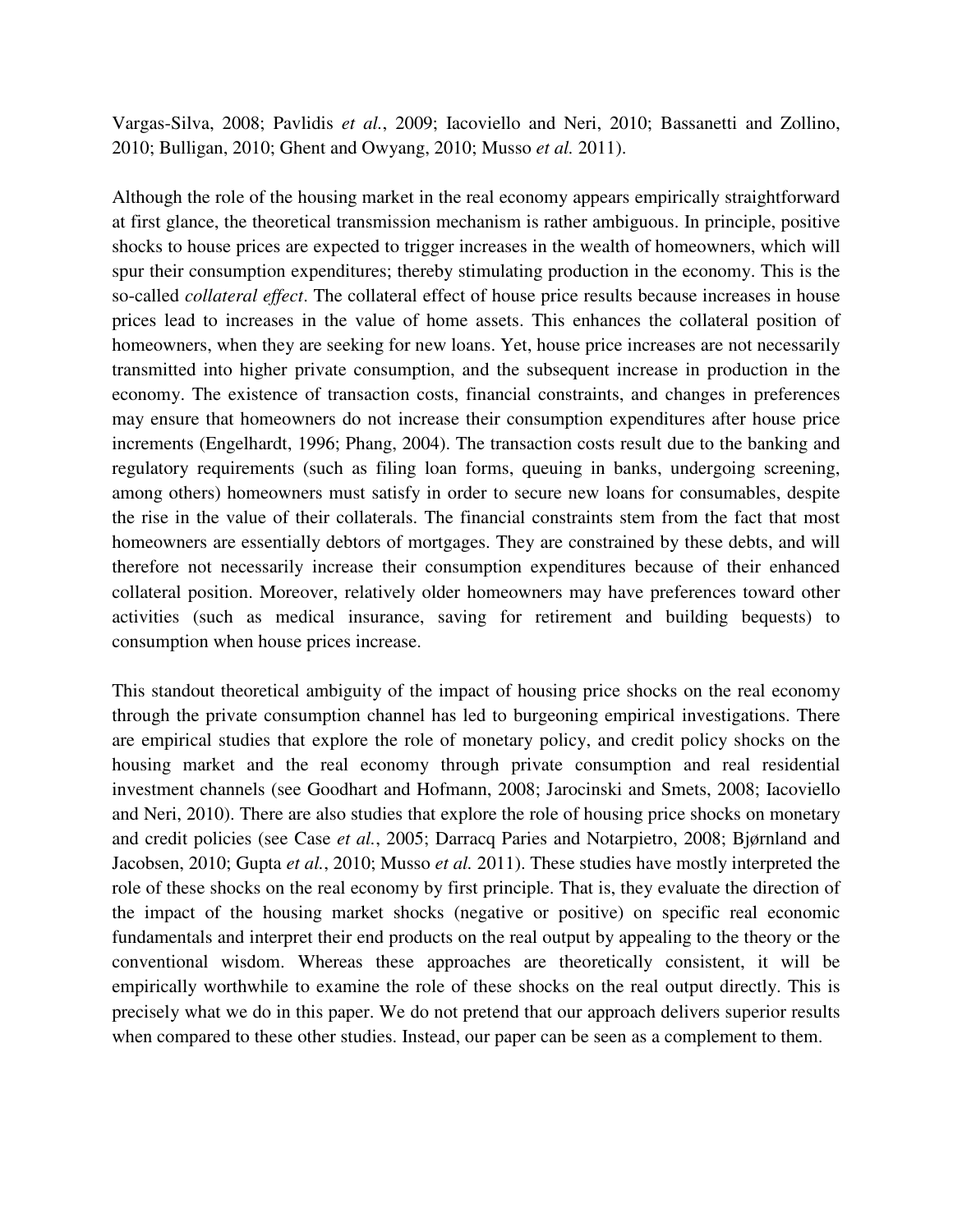Our paper utilizes a quarterly dataset covering the period 1969Q4 – 2014Q4 to assess the impact of housing price shocks on the real output in South Africa. Our empirical strategy involves a structural vector autoregression (SVAR), which draws on the agnostic identification scheme proposed in Uhlig (2005), and generalized in Rubio-Ramirez *et al.* (2010) to identify housing market shocks as non-monetary housing demand shocks. With appropriately imposed sign restrictions, the agnostic identification scheme delivers results that are theoretically consistent and obviate the *price puzzle* which short- and long-run identification schemes struggle to handle (see Uhlig,  $2005$ ).<sup>[4](#page-2-1)</sup> The identification scheme is agnostic in that the question the policymaker proposes to answer is left agnostically open by virtue of its construction; so that the data will "speak for itself". This distinctive characteristic of the agnostic scheme stands fairly appealing among its worthy competitors, despite the recent criticisms leveled against it. In particular, the identification scheme permits the policymaker to concentrate on identifying the shock of interest, in our case, the housing market shocks. It, therefore, spares the policymaker the burden of identifying other fundamental shocks, which may not necessarily contribute to answering the question at hand.<sup>[5](#page-4-0)</sup>

We recognize the possible influence of regime shifts in parameters due to policy or structural changes.<sup>[6](#page-4-1)</sup> To the extent that this may distort the empirical modeling strategy slightly, the story remains essentially the same. Although we strictly attempt to assess the effects of housing market shocks on the real output, we also take a brief tour around other variables in our empirical model. As pointed out by Uhlig (2005), one must note that these other results are blurred by *a priori* sign restrictions. Having made our position clear, our findings can be summarized as follows. The agnostic identification delivered impulse responses that are overall consistent with the existing literature. The housing market shocks are appropriately identified as non-monetary housing demand. 20% of the variation in house prices are explained by the housing market shocks. The effect of housing demand shocks on real private consumption is short-lived, explaining why real output responded transitorily to these shocks. Housing demand shocks have managed to explain nearly 13% and 14% variations in real private consumption and real output, respectively, over 20-quarters ahead forecast revision.

In the next section, we present the empirical SVAR model and the agnostic scheme proposed in Uhlig (2005), and generalized in Rubio-Ramirez *et al.* (2010). Section 3 presents the data and the results. Section 4 concludes.

<sup>4</sup> However, the scheme, like the other identification schemes, has its drawbacks. The interested reader may refer to Fry and Pagan (2011), and Moon *et al*. (2013) for detailed criticisms of this identification scheme.

<span id="page-4-0"></span><sup>&</sup>lt;sup>5</sup> This challenge (of short- and long-run identification schemes) was recognized by studies such as Bernanke and Mihov (1998a, b), Faust (1998), Christiano *et al.* (1999), and Canova and De Nicoló (2002). These authors utilized a block-recursive ordering to concentrate the identification exercise on only a limited set of variables, which interact with the policy shock in order to circumvent this problem (see also Uhlig, 2005; Rubio-Ramirez *et al.* 2010).

<span id="page-4-2"></span><span id="page-4-1"></span><sup>6</sup> See Uhlig (1997), Canova and Gambetti (2004), Cogley and Sargent (2005), Primiceri (2005), Rubio-Ramirez *et al.* (2005), Sims and Zha (2006), Gambetti and Canova (2008), for such treatments.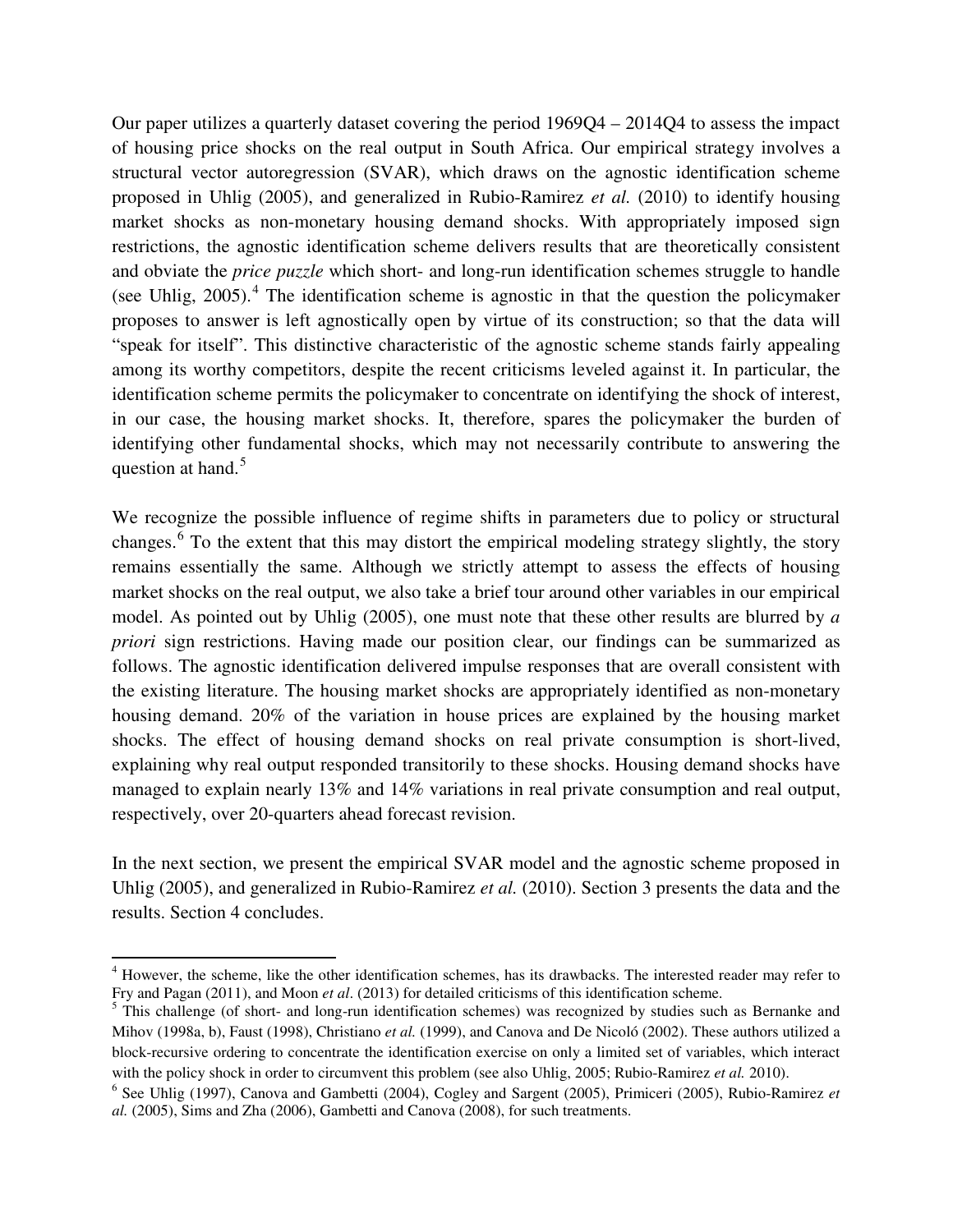## **2. Methodology**

In this section, we discuss the econometric technique that is utilized in the paper, namely the sign restricted SVAR. We begin by specifying this SVAR model, and then we discuss briefly how shocks are identified in this model. Further, we explain the agnostic identification procedure that has been proposed in Uhlig (2005)'s influential paper. Finally, we discuss the efficient algorithm proposed in Rubio-Ramirez *et al.* (2010) for solving sign restricted SVARs.

## **2.1 Model Specification**

We follow the lead of Uhlig (2005) and specify a VAR of the following form:

$$
Y_t = \beta_{(1)} Y_{t-1} + \beta_{(2)} Y_{t-2} + \dots + \beta_{(l)} Y_{t-l} + u_t, \ t = 1, \dots, T, \quad (1)
$$

where  $Y_t$  is an  $m \times 1$  vector of macroeconomic variables at  $t = 1 - l, ..., T$ . In this paper,  $Y_t$ consists of real output (logGDP), consumer prices (logCPI), real private consumption (logCON), house prices (logHPI), repo rate (REPO), and mortgage rate (MORT).  $\beta_{(i)}$  are coefficient matrices of size  $m \times m$ , and  $u_t$  is the one-step ahead prediction error whose variance-covariance matrix is  $Σ$ .

Of strong interest to the policymaker is the behavior of  $u_t$ , the one-step ahead prediction error. This is the case because forces that result in the variation in  $u_t$  are transmitted into the economy. For this reason, a large portion of the VAR literature has been dedicated to decomposing  $u_t$  into forms that are economically interpretable. The decomposition of  $u_t$  has also been the source of debate in the literature. This stems from the fact that the policymaker's efficacy in assessing the transmission mechanisms of shocks to  $u_t$  to the rest of the economy depends on the appropriate decomposition of  $u_t$ .

If  $u_t$  can be normalized into  $v_t$  such that  $E[v_t v_t'] = I_m$  (i.e.  $u_t$  is normalized to have variance  $I_m$ , identity element).<sup>[7](#page-4-2)</sup> Then, there exist a matrix A such that  $u_t = Av_t$ , whose *jth* column represents the immediate impact on all variables of the *jth* fundamental innovation, one standard error in size (see Uhlig, 2005). This also implies that we have a restriction on  $A$ , which stems from the form of the variance-covariance matrix:

$$
\Sigma = E[u_t u_t'] = AE[v_t v_t']A' = AA'.\tag{2}
$$

*Eq.* (2) indicates that, in specifying A, we have  $m(m - 1)/2$  degrees of freedom. The current restriction on A is, therefore, not sufficient to identify shocks to  $u_t$ . As Uhlig (2005) argues, the literature has proceeded to impose the additional restrictions on  $\vec{A}$  by following one of three ways: (i) by restricting A to be a Cholesky factor of  $\Sigma$ , thus suggesting a recursive ordering of  $Y_t$ (see, for example, Sims, 1986); (ii) by drawing information from structural relationships between

<span id="page-5-0"></span><sup>&</sup>lt;sup>7</sup> Note that  $u_t$  is i.i.d.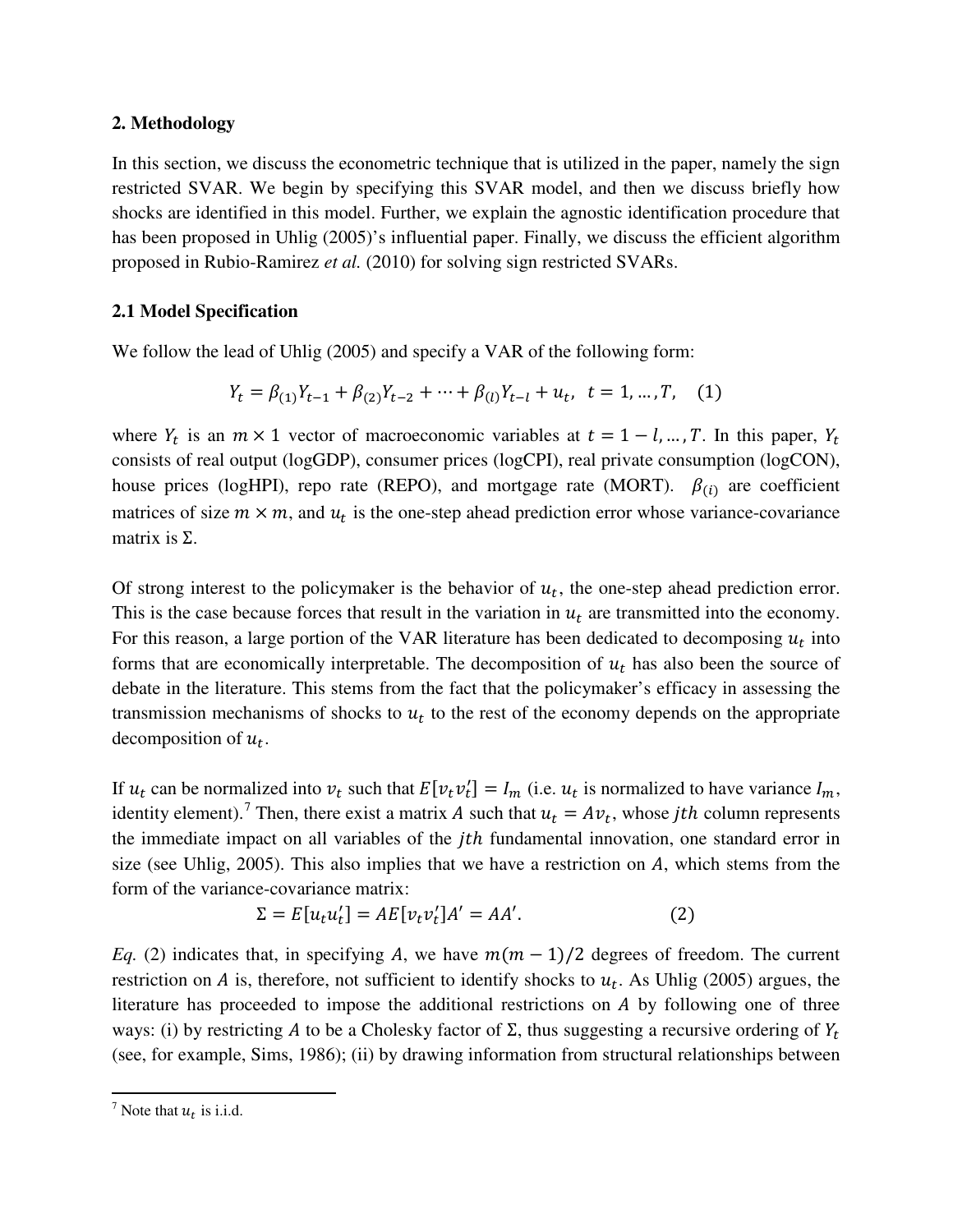$v_{ti}$ ,  $i = 1, ..., m$ , the fundamental innovations and  $u_{ti}$ ,  $i = 1, ..., m$ , the one-step ahead prediction errors (see, for example, Bernanke, 1986; Blanchard and Watson, 1986); (iii) by decomposing shocks into permanent and transitory components (see, for example, Blanchard and Quah, 1989). In this paper, we proceed to impose additional restrictions on  $\vec{A}$  in the fashion proposed in Uhlig (2005).

#### **2.2 The Agnostic Identification Scheme**

To identify the fundamental shocks of interest, Uhlig (2005) proposed we use sign restrictions on the matrix A. This spares the policymaker the burden of identifying other shocks that may not necessarily help her in answering her policy question. In addition, the above ways of restricting may not generate impulse responses that have the desired signs (see Rubio-Ramirez *et al.*, 2010). These points were identified by Bernanke and Mihov (1998a, b) and Christiano *et al.* (1999), who utilize a block-recursive ordering to focus their identification exercise on a few sets of covariates which relate with the shock of interest. Other studies such as Faust (1998), and Canova and De Nicoló (2002) also raised these points. This goes without saying that the sign restriction approach has been criticized by Fry and Pagan 2011) for being unable to recover correct elasticities due to its inherent weak information.

This paper uses the sign restriction approach to identify the shocks of interest, namely the housing market shocks. Therefore, we neglect the remaining  $m - 1$  fundamental innovations. This means that we will identify a single column  $a \in \mathbb{R}^m$  of the matrix A in *Eq.* (2) (see Uhlig, 2005). We impose the restrictions that positive shocks in the housing market lead to an increase in house prices, consumer prices, and mortgage rate. This ensures that such positive shocks are characterized as housing demand shocks. We assume that real private consumption and real output do not react to shocks in the housing market to rule out technology shocks (see Goodhart and Hofmann, 2008; Musso *et al.*, 2011). We qualify positive shocks in the housing market as non-monetary housing demand shocks, if they lead to increase in real house prices, and do not decrease the monetary policy rate (see Jarocinski and Smets, 2008; Iacoviello and Neri, 2010). This is sufficient to rule out expansionary monetary policy shocks. In essence, our identification scheme is constructed such that sign restrictions are imposed on the other variables for a specified period of four quarters, whereas our variables of interest, namely real output, real private consumption, and repo rate are left agnostically open.

<span id="page-6-0"></span>To rap up the agnostic identification procedure, a housing market shock will be an impulse response vector, which satisfies the sign restrictions. In this case, a housing market shock is a shock such that the responses of house prices, consumer prices, and mortgage rate are nonnegative at all horizons  $k = 0, ..., K$ . Uhlig (2005) proposes two approaches to solving the sign restricted SVAR – the *pure-sign-restriction approach* and *the penalty-function approach*. [8](#page-5-0) In this

l

<sup>&</sup>lt;sup>8</sup> The interested reader may consult Uhlig (2005) for the technical details of these approaches.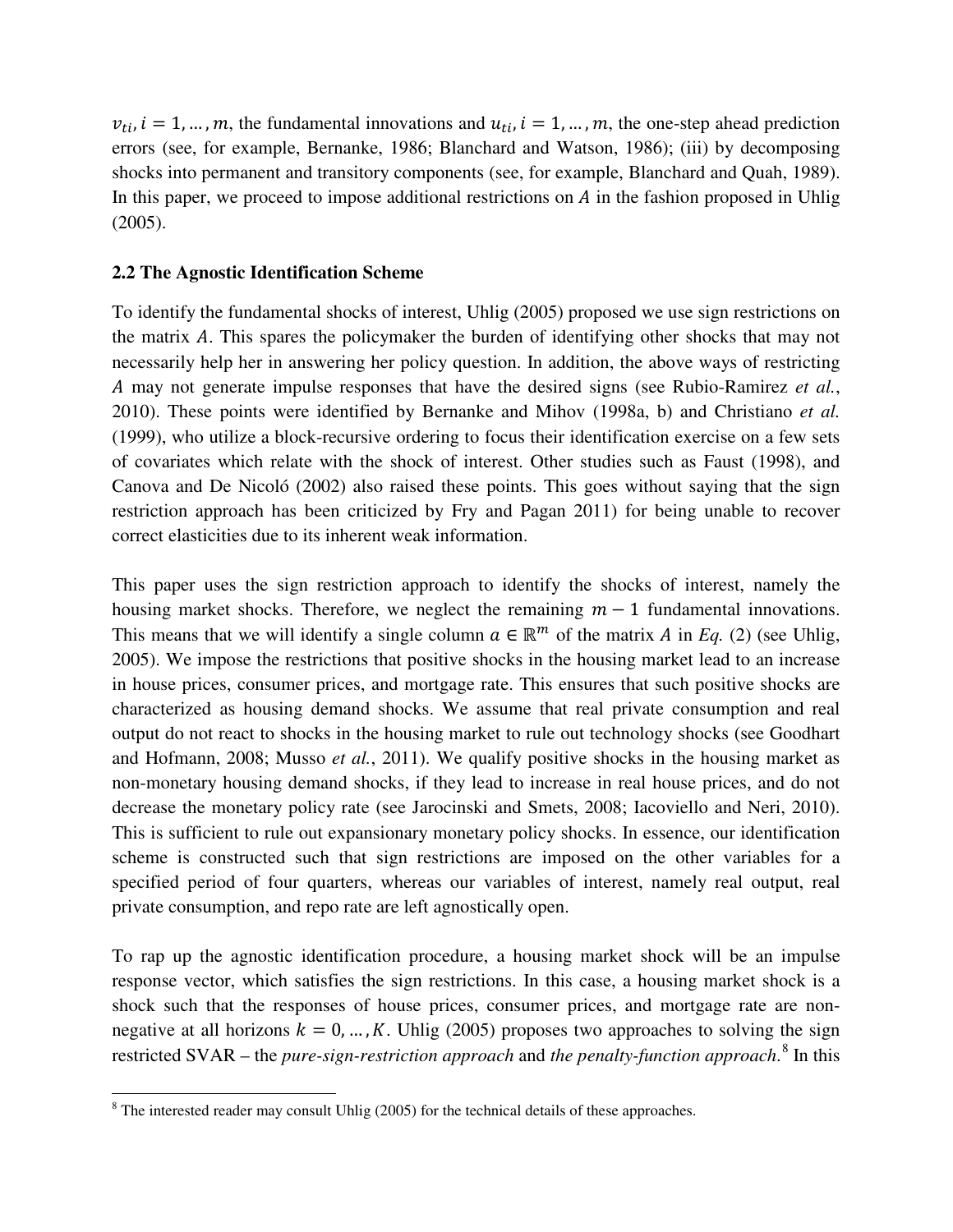paper, we proceed to use the generalized version of these approaches proposed in Rubio-Ramirez *et al.* (2010) to solve the sign restricted SVAR. This algorithm is discussed in the next section.

## **2.3 Efficient Algorithm for Solving the Sign Restricted SVAR**

It is known that sign restricted SVARs are not locally identified (see Rubio-Ramirez *et al.*, 2010; Fry and Pagan, 2011). That is, for a set of sign restrictions, if there exist a parameter point  $(A_0, A_+)$  which satisfies these restrictions, there exist an orthogonal matrix P, arbitrarily close to an identity matrix, such that a parameter point  $(A_0 P, A_+ P)$  also satisfies the sign restrictions (see Rubio-Ramirez *et al.*, 2010). [9](#page-6-0) Therefore, sign restricted SVARs are not identified, tasking the policymaker to search for a set of impulse responses that satisfy the same sign restrictions (see Rubio-Ramirez *et al.*, 20[10](#page-7-0); Fry and Pagan, 2011).<sup>10</sup>

Canova and De Nicoló (2002) developed an algorithm based on grid search to find such a  $P$ . The limitation of their algorithm is that it cannot feasibly handle a moderately large (i.e.  $n > 4$ ) SVAR system. Uhlig  $(2005)$  developed two algorithms to find that P: the penalty-function approach and the pure-sign-restriction approach. These algorithms search for the orthogonal matrix P recursively column by column. Uhlig's  $(2005)$  algorithms are limited in that they may not find the orthogonal matrix P for some draws of  $(B, \Sigma)$  (see Rubio-Ramirez *et al.*, 2010).

Due to the limitations of these algorithms for solving sign restricted SVAR models, Rubio-Ramirez *et al.* (2010) developed a new algorithm, based on the Householder-transformation methodology.<sup>[11](#page-7-1)</sup> This algorithm is referred popularly as the Rubio-Ramirez *et al.* (2010)' rejection method. Their algorithm can be outlined as follows:

Let  $(A_0, A_+)$  be any given value of the unrestricted structural parameters.

l

- Step 1: Draw an independent standard normal  $n \times n$  matrix  $\tilde{X}$  and let  $\tilde{X} = \tilde{Q}\tilde{R}$  be the QR decomposition of  $\tilde{X}$  with the diagonal of  $\tilde{R}$  normalized to be positive.
- Step 2: Let  $P = \tilde{Q}$  and generate impulse responses from  $A_0 P$  and  $B = A_+ A_0^{-1}$ .

<sup>&</sup>lt;sup>9</sup> Rubio-Ramirez *et al.* (2010) formulates a compact form of the SVAR as  $y_t'A_0 = x_t'A_+ + \varepsilon_t'$  and a reduced-form as  $y'_t = x'_t B + u'_t$ , so that  $B = A_+ A_0^{-1}$ ,  $u'_t = \varepsilon'_t A_0^{-1}$ , and  $E[u_t u'_t] = \Sigma = (A_0 A'_0)^{-1}$ . The reduced-form parameters are thus  $(B, Σ)$ . Two parameter points are observationally equivalent if and only if they have the same reduced-form representation (*B*, Σ). Therefore, parameter points  $(A_0, A_+)$  and  $(\tilde{A}_0, \tilde{A}_+)$  have the same reduced-form representation  $(B, \Sigma)$ , if and only there exists an orthogonal matrix P such that  $A_0 = \tilde{A}_0 P$  and  $A_+ = \tilde{A}_+ P$  (see Rubio-Ramirez *et al.*, 2010).

<span id="page-7-0"></span><sup>&</sup>lt;sup>10</sup> Numerically, the policymaker must bear the computational burden of locating a set of  $P_s$  such that the parameter point  $(A_0 P, A_+ P)$  satisfies the sign restrictions.

<span id="page-7-2"></span><span id="page-7-1"></span><sup>&</sup>lt;sup>11</sup> See Rubio-Ramirez *et al.* (2010) for the distinction between their algorithm and the ones proposed in Uhlig (2005). In particular, this algorithm has a sizeable efficiency gain if more than one shock is to be identified.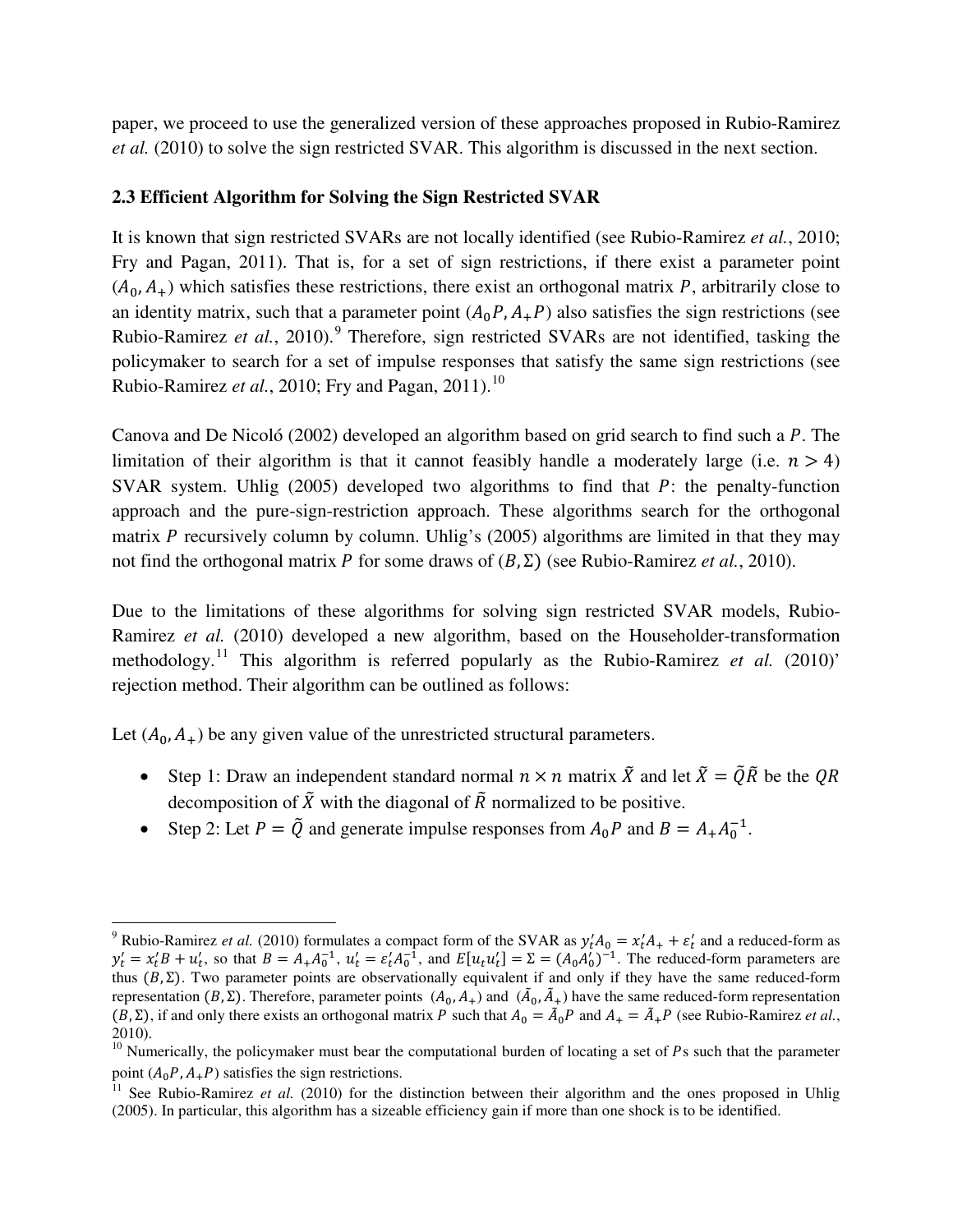• Step 3: If these impulse responses do not satisfy the sign restrictions, return to Step  $1<sup>12</sup>$  $1<sup>12</sup>$  $1<sup>12</sup>$ 

#### **3. Data and Results**

This section describes the data and presents the key empirical results. We begin by describing the data. Then we discuss the impulse responses stemming from the popular identification scheme based on Cholesky decomposition. This identification scheme is frequently used in the literature as the baseline with which to compare competing SVAR approaches (see for example, Canova and De Nicoló, 2002; Uhlig, 2005;). We add to this by discussing the impulse responses based on the agnostic identification scheme. Then, we discuss the forecast error variance decomposition. We take the results further by reporting the results based on alternative measures of house prices. This constitutes our sensitivity analysis.

#### **3.1 Data**

 $\overline{a}$ 

Our dataset is quarterly and covers the period 1969Q4 – 2014Q4. The real output (logGDP) consumer prices (logCPI), repo rate (REPO), and mortgage rate (MORT) are taken from the IMF's International Financial Statistics (IFS). The real output is the logarithm of the GDP at constant 2005 prices denoted in national currency. The consumer prices are measured by the logarithm of the headline consumer price index. The repo rate is the Central Bank policy rate (EOP). The mortgage rate is the lending rate percent per annum. We used the lending rate to measure the mortgage rate because historical data on mortgage rate in South Africa is only available from the 1990s. The lending rate is the most closely related interest rate to the mortgage rate; therefore it is the most appropriate proxy of the mortgage rate. The real private consumption (logCON) is taken from the South African Reserve Bank's Economic and Financial Data for South Africa. It is the logarithm of the seasonally adjusted final consumption expenditure by households in 2005 constant prices. The house prices (logHPI) are sourced from Quantec, a private macroeconomic data provider in South Africa. We used three measures of house prices: (i) the logarithm of affordable houses, all sizes, new and old purchase prices; (ii) the logarithm of middle class houses, all sizes, new and old purchase prices; and (iii) the logarithm of luxury houses, all sizes, new and old purchase prices (smooth rand). Throughout the empirical exercise, we used the variables in their levels. This is consistent with Uhlig (2005), who argues in favour of levels as against first differences in order that the restrictions are imposed directly on the impulse responses and not the cumulative impulse responses. It turns out that the results are invariant regardless of whether the variables are demeaned, differenced, or detrended.<sup>[13](#page-8-0)</sup>

<span id="page-8-1"></span><sup>&</sup>lt;sup>12</sup> Rubio-Ramirez *et al.* (2010) set a maximum of 100,000 iterations for Steps 2 – 3 to be repeated. If the maximum is reached, the algorithm moves to Step 1 to draw another orthogonal matrix  $\tilde{Q}$ .

<span id="page-8-0"></span> $<sup>13</sup>$  These results are withheld for the sake of concision. They are freely available upon request.</sup>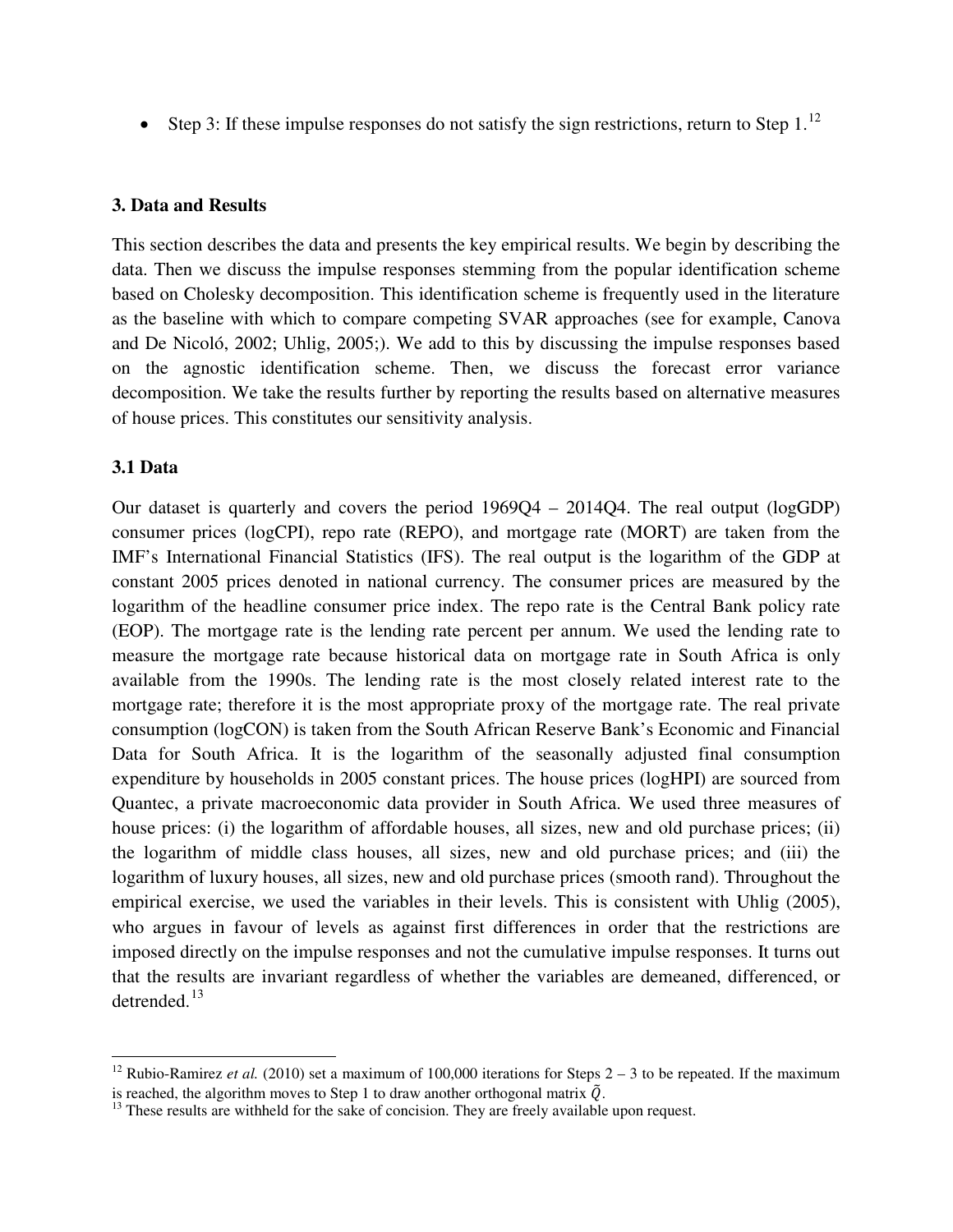### **3.2 Impulse Responses Generated from Cholesky Decomposition**

We begin our empirical analysis by reporting the results based on Cholesky decomposition. Figure 1 reports these results. Here, the prior restriction on  $(B, \Sigma)$  is a flat Normal inverted-Wishart prior.<sup>[14](#page-8-1)</sup> The conventional Cholesky decomposition requires that we impose lower triangularity on  $A$  in  $Eq. (2)$ . The ordering in the Cholesky decomposition corresponds to the ordering of the variables in  $Y$ , and also the choice of the covariate whose innovations are denominated as the housing market shocks. In this paper, we ordered the variables as follows:

# $Y = [logCPI, logGDP, logCON, logHPI, REPO, MORT].$  (3)

Our ordering is consistent with Musso *et al.* (2011) who placed *logCPI* first, and Uhlig (2005) who placed the variable of interest fourth. Ordered this way, we identify housing market shocks as innovations of *logHPI*. The impulse responses are generated using 1000 Markov Chain Monte Carlo (MCMC) replications, 4 lags, and a horizon of 20-quarters ahead. The size of the shock is one standard deviation, thereby constraining the impulse responses to the median, 16% and the 84% quantiles.

A shock in the housing market produces mostly consistent responses for all the variables, except for consumer prices. Real house prices rose and peaked around 6 quarters, then declined after that but remained positive over the forecast horizon. Real private consumption and real output rose initially, peaked after 4 quarters, and declined thereafter to hit negative around 7.5 to 8 quarters. The repo and mortgage rates rose as well, and peaked around the  $5<sup>th</sup>$  quarter. These rates declined after the  $5<sup>th</sup>$  quarter and eventually turned negative after 9 quarters. Consumer prices responded rather unusually after the housing demand shock. Consumer prices began from zero and turned negative after just 2 quarters. As pointed out by Uhlig (2005), the standout limitation of identification based on Cholesky decomposition is its failure to replicate theoretically consistent impulse responses. Consequently, we will not focus on discussing these impulse responses.

## **3.3 Impulse Responses Generated from the Agnostic Identification Scheme**

Figure 2 shows the impulse responses generated from the benchmark identification scheme, namely the agnostic identification scheme. Here, we maintain the recursive ordering in Section 3.2, meaning that the housing market shock is the innovations in the fourth variable, house prices. We iterate the impulse responses using the Rubio-Ramirez *et al.* (2010) rejection algorithm, and report them based on the Fry and Pagan  $(2011)$  median target method.<sup>[15](#page-9-0)</sup> The size of the shock is one standard deviation, thereby constraining the impulse responses to the median, 16% and the 84% quantiles. It turns out that a maximum of 1000 MCMC draws meet the

<span id="page-9-1"></span> $14$  Canova (2007) provides technical details on this prior restriction.

<span id="page-9-0"></span><sup>&</sup>lt;sup>15</sup> The discussion of this method is beyond the scope of this paper. The interested reader may consult Fry and Pagan (2011) for sufficient treatment of this method.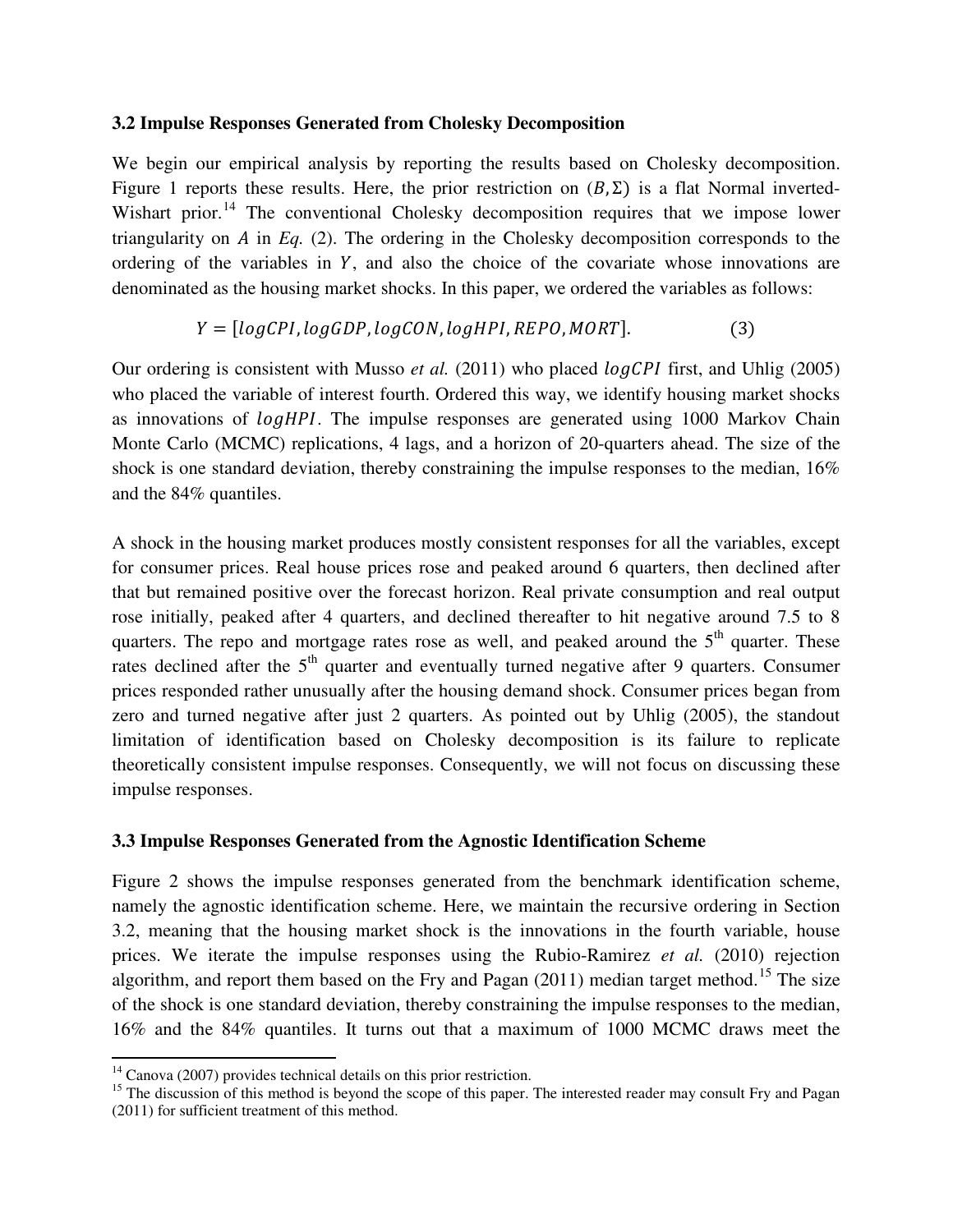imposed sign restrictions. A total of 500 MCMC replications, and 500 sub-replications over the rejection routine were more than sufficient for convergence.

The impulse responses delivered by the agnostic identification are generally consistent with the observed pattern brought forth in the literature. All the restricted variables, namely house prices, consumer prices, and the mortgage rate, responded according to the restrictions. Therefore, the housing market shock is appropriately identified as a non-monetary demand shock.<sup>[16](#page-9-1)</sup> Concentrating on the main responses of interest, real house prices reacted to the housing demand shock and increased to peak at 1% after just 2 quarters, then started to return to its original level. The impact of the housing demand shock on real house prices only disappeared after  $15<sup>th</sup>$ quarters. Real private consumption and real output rose by nearly the same magnitude and peaked at  $0.2\%$  around the 4<sup>th</sup> quarter, following the housing demand shock. In principle, the temporary increase in real private consumption may be explained by the collateral effect pointed out earlier. The rise in house prices enhances the value of home assets, thereby improving the collateral position of homeowners (see Aoki, 2002; Muellbauer and Murphy, 2008; André *et al.*, 2012). These homeowners may now stand higher chances of securing loans for private consumption. South Africa has a relatively developed real estate market, which enable homeowners to react strongly towards consumption, after such housing demand shocks. Rising private consumption leads to shortages of goods and services; this pushes consumer prices up. The end result will be increases in the production of goods and services in the economy to meet the surge in demand. Another source of the rise in real private consumption stems from the contemporaneous rise in mortgage rate (6%) beyond consumer prices (0.4%). This shot up the real cost of financing mortgages, thereby discouraging renters to save in prospect to becoming homeowners. The decline in real private consumption and real output could also be due to the contemporaneous rise in the repo rate and consumer prices, which may have offset the collateral effect. That aside, homeowners who are retirees or nearing retirement may be austere by shifting their preferences towards precautionary savings and health related activities (see Banks *et al.*, 1998; Disney *et al.*, 2002).<sup>[17](#page-10-0)</sup> This may have offset the initial rise in real private consumption. An equally plausible reason why the housing demand shock on real private consumption and real output is short-lived may be due to the very weak impact of the shock on house prices which appeared to wane off drastically over the forecast horizon. Generally, real private consumption and real output are sensitive to permanent shocks than transitory ones. This appears to be the case here. Our findings are qualitatively similar to those of Simo-Kengne *et al.* (2013), who found private consumption in South Africa to react to housing demand shocks in this fashion.

Looking at the other results, consumer prices increased by nearly 0.4% and remained the same for more than 20 quarters after the housing demand shock. The housing demand shock had

<sup>&</sup>lt;sup>16</sup> Recall that shocks in the housing market are non-monetary housing demand shocks, if they lead to increase in real house prices, and do not decrease the monetary policy rate (see Jarocinski and Smets, 2008; Iacoviello and Neri, 2010).

<span id="page-10-0"></span> $\frac{17}{17}$  This is the so-called retirement savings puzzle in the literature.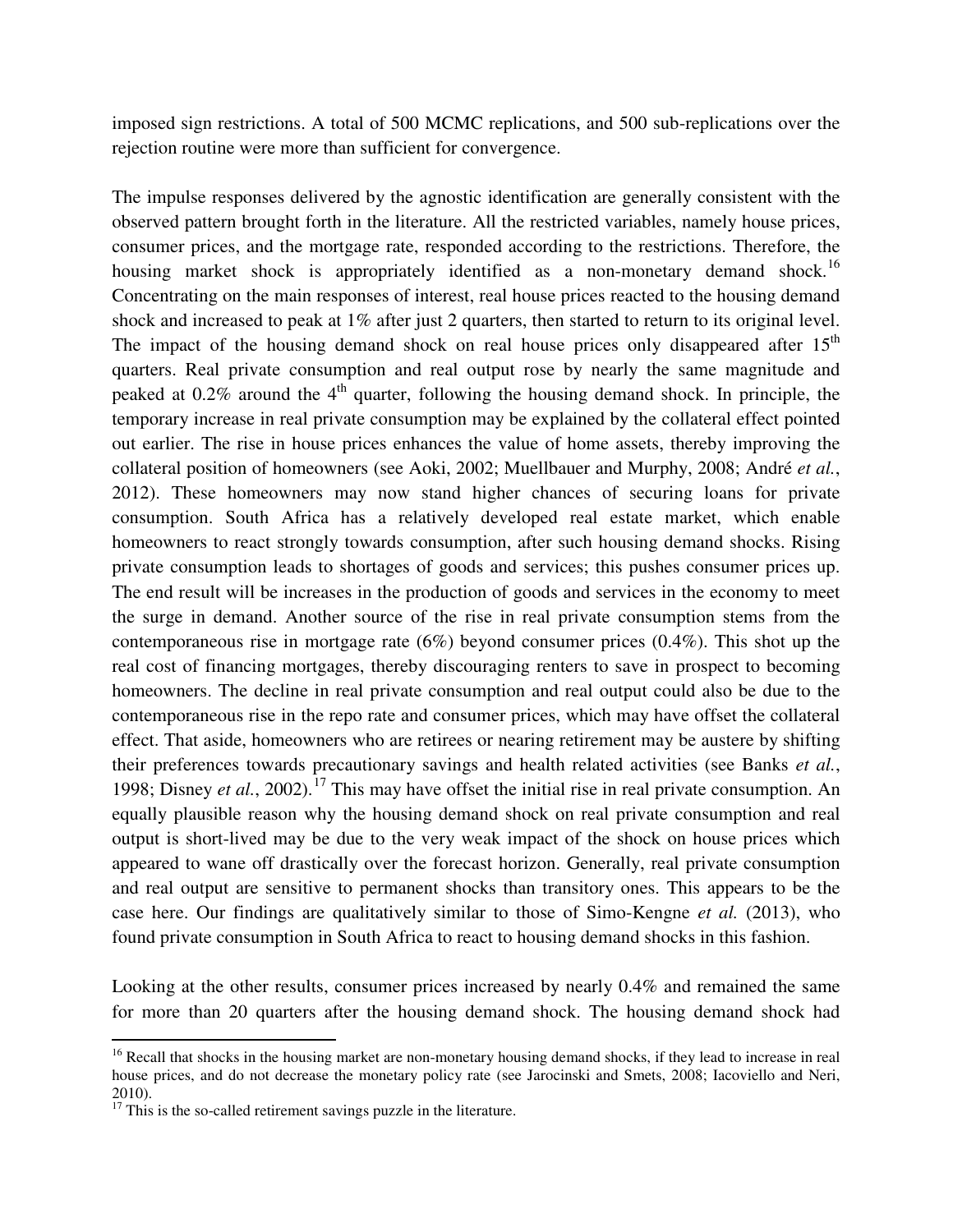lasting impact on consumer prices, and this may be due to the strong causal effect of house prices on rents – an important component of the consumer price index in South Africa. Recent homeowners may be eager to cut their costs by renting out their apartments at higher prices. This shift in the incidence of house price hike to renters in the form of high rents translates into higher consumer prices. Besides, the South African housing market is not a perfect one. Therefore house prices are sticky downwards. This means that the temporary increase in nominal house prices takes longer time to adjust, thereby ensuring that the increase in rent persists. This keeps the consumer price index high over a considerable period of time, after the housing demand shock. In addition, if the collateral effect resulting from the housing demand shock is strong, the increase in house prices promote real private consumption and real demand for goods and services. Temporary shortages of goods and services will trigger inflationary pressures. This will enhance the impact of high rents on the consumer price index indefinitely.

The mortgage and the repo rates reacted positively, following the housing demand shock. They increased by almost the same magnitude, and peaked at 6% after 5 quarters. These rates declined thereafter and turned negative after nearly 14 quarters, following the housing demand shock. The monetary authority in South Africa appeared to have reacted to the permanent rise in consumer prices by increasing its repo rate. In principle, the monetary authority's reaction to inflation using the repo rate is transmitted via three channels, namely: the credit channel, the interest rate channel, and the exchange rate channel. Through the credit channel, the South African Reserve Bank (SARB) can moderate the rising consumer prices by raising the interest rates on reserve funds to commercial banks and other financial intermediaries. This will force commercial banks and other financial intermediaries to decrease their lending capacity. Households will therefore find it more difficult to borrow money for private consumption, which will ease the pressure on consumer prices. The SARB may moderate the rise in consumer prices using the interest rate channel by inducing homeowners to invest in interest-bearing assets. If the SARB increases its repo rate, the interest rates on other assets will increase as well, inducing homeowners to invest in high-return assets, leading to a reduction in private consumption. Besides, the increase in interest rates means that existing loans (including home loans) now cost more in terms of interest payments, forcing borrowers to cut down consumption. The increase in interest rates also implies that the price of both financial and real assets falls because the present value of future returns falls. Therefore the SARB can offset the collateral effect of house price increase by increasing its repo rate. The SARB may also moderate the rise in consumer prices by increasing the repo rate, to stimulate capital inflows. This leads to increases in the demand for the South African rand, and the appreciation of the exchange rate. Since most capital inputs are imported, appreciation in the rand reduces the costs of these capital inputs and production, which translates into lower consumer prices in the economy. In the current empirical exercise, the repo rate appeared to have been increased to mitigate the rise in consumer prices. It appears that the increment in the repo rate was not long-lasting because the monetary authority saw the rise in the consumer prices to be sustainable after the  $5<sup>th</sup>$  quarter (see Figure 2).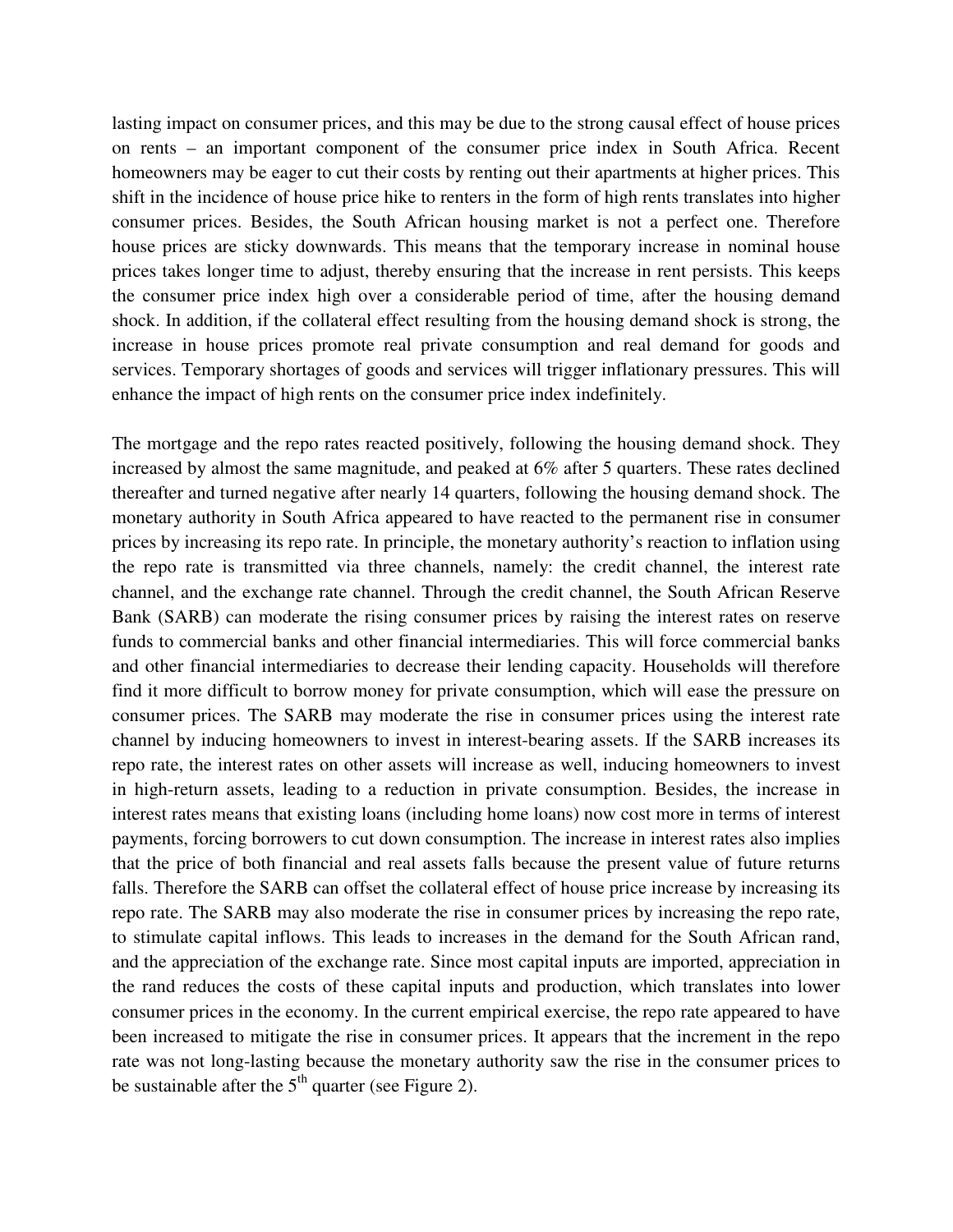#### **3.4 Forecast Error Variance Decomposition**

In this section, we assessed the amount of the variation in real private consumption and real output that is explained by the housing demand shocks. A technical way to put it is: what proportion of the variance of the k-step ahead forecast revision  $E_t[Y_{t+k}] - E_{t-1}[Y_{t+k}]$  in real private consumption, and real output is due to the housing demand shock? Figures 3 and 4 report the proportion of the variance of the 20-step ahead forecast revision of the variables in our empirical exercise. Let us concentrate on Figure 4 because it shows the forecast error variance decomposition of the sign restricted SVAR. It shows that, within the first five quarters, housing demand shocks accounted for 22% and 17% variations in real output and real private consumption, respectively. From the  $5<sup>th</sup>$  to the  $20<sup>th</sup>$  quarter, housing demand shocks are responsible for nearly 13% and 14% variations in real private consumption and real output, respectively. This confirms the results from the impulse response analysis presented above, which shows that housing demand shocks led to increases in real private consumption and real output within the first five quarters but this influence wane off thereafter. Starting from 5% in the first quarter ahead, housing demand shocks have consistently accounted for 10% variation in consumer prices, further buttressing the source of consumer price persistence found earlier. Quite surprisingly, it appears that housing demand shocks explained nearly 13% of the variations in the repo rate and the mortgage rate beyond the  $5<sup>th</sup>$  quarter, than they do prior to that. Perhaps, the monetary authority found itself in a quandary between bringing down consumer prices and reducing the cost of mortgage loans. To wit, the monetary authority raised the repo rate in response to the increasing consumer prices but soon realized that the level of consumer prices was sustainable and therefore decided to undercut the repo rate in order to reduce the mortgage rate. Overall, the housing demand shocks explained larger proportion of the variation in the real house prices (20%) than any of the other variables. This is as expected: after all, those were housing demand shocks.

#### **3.5 Sensitivity of Impulse Responses to Alternative Measures of House Prices**

In this section, we attempt to answer the following question. Are the effects of the housing demand shocks on real private consumption and real output invariant when real house prices are measured differently? A successful response to this question constitutes our sensitivity analysis.

Until this point, our measure of real house prices is the logarithm of middle class houses, all sizes, new and old purchase prices. So we will replace this measure with two alternative measures, namely: (i) the logarithm of affordable houses, all sizes, new and old purchase prices; and (ii) the logarithm of luxury houses, all sizes, new and old purchase prices (smooth rand), to see whether our results above remain unaffected. For the sake of convenience and space, we generate the impulse responses here based on only the agnostic identification procedure and the exact specifications used in the empirical exercise of Section 3.3. The results are reported as Figures 5 and 6. It appears that the measure of real house prices based on the logarithm of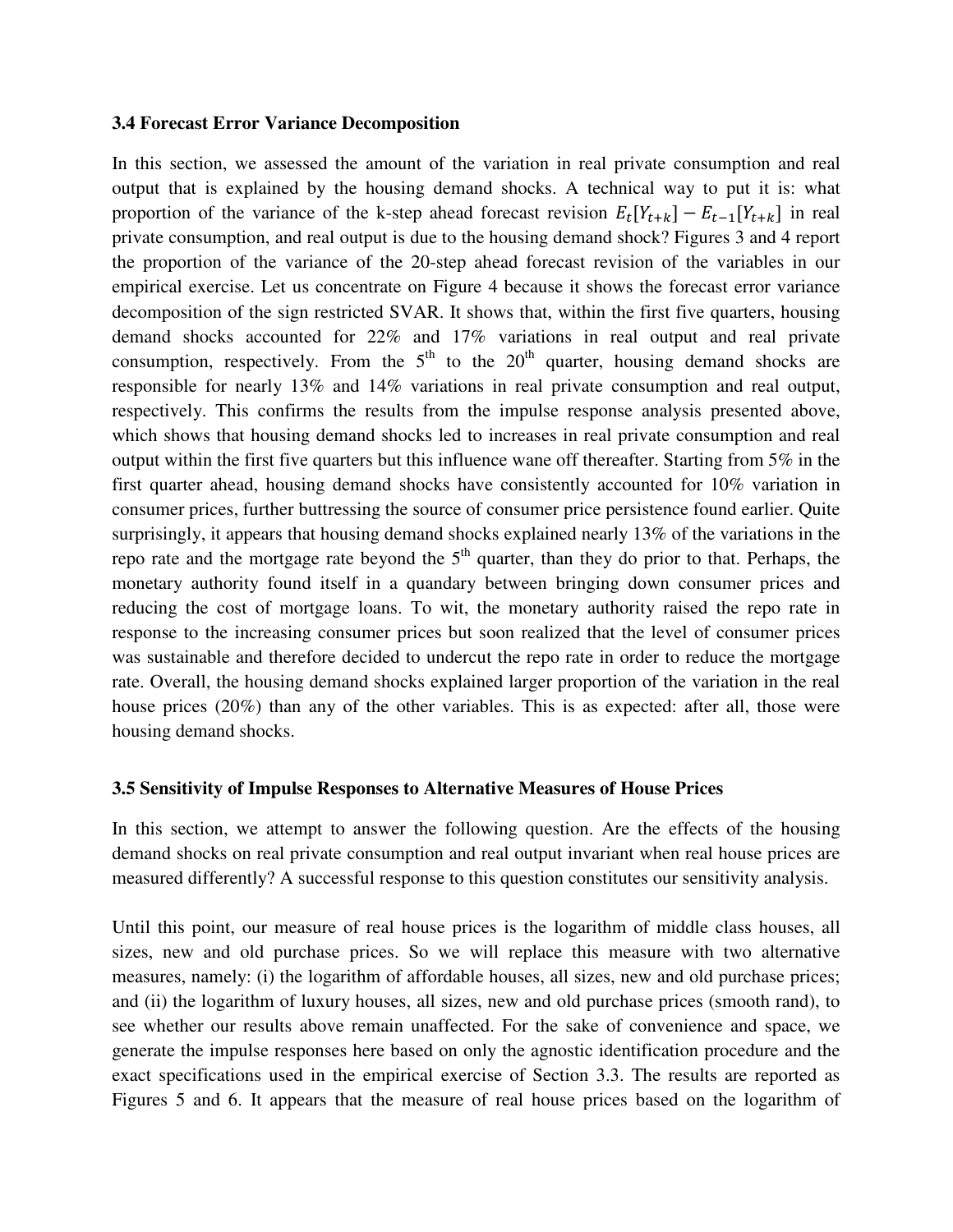affordable houses, all sizes, new and old purchase prices generated impulse responses that are nearly the same as our baseline measure, within the 20-quarters ahead forecast horizon. However, the impulse responses generated using the logarithm of luxury houses, all sizes, new and old purchase prices behaved differently (see Figure 6). Unlike the former results, the effect of housing demand shocks on real private consumption and real output dies down after nearly 25 quarters, in this case!<sup>[18](#page-10-0)</sup> Nevertheless, the story remains the same: housing demand shocks influence real private consumption and real output positively after a specified period of quarters and wane off thereafter, in the case of South Africa – the transmission mechanism being slightly complex.

#### **4. Conclusion**

This paper assessed the effects of housing market shocks on real output in South Africa over the period 1969Q4 – 2014Q4, by emphasizing the real private consumption channel. This is important because majority of the existing studies both on South Africa and other economies have concentrated on the impact of these shocks on specific real economic fundamentals and interpreted the impact of these shocks on the real output by appealing to the theory. These studies are theoretically justified. However, it will be empirically worthwhile to examine the role of these shocks on the real output directly. We did precisely that in this paper. Our attempt should not be viewed as a proposal to replace these other studies. Instead, it should be seen as a complement to the growing literature. The agnostic identification procedure employed in this paper delivered impulse responses that are overall consistent with the existing literature. It turned out that the housing market shocks were appropriately identified as non-monetary housing demand shocks. 20% of the variation in house prices were explained by the housing market shocks. The effects of housing demand shocks on real private consumption were short-lived, explaining why real output responded transitorily to these shocks. Housing demand shocks have managed to explain nearly 14% and 13% variations in real output and real private consumption, respectively, over 20-quarters ahead forecast revision.

#### **References**

André, C., Gupta, R., and Kanda, P. T. (2012). Do House Prices Impact Consumption and Interest Rates? Evidence from OECD Countries using an Agnostic Identification Procedure. Applied Economics Quarterly: 58(1): 19-70.

Aoki, K., J. Proudman and Vlieghe, G. (2002). Houses as Collateral: Has the Link between House Prices and Consumption in the UK Changed? Federal Reserve Bank of New York Economic Policy Review, 8(1). l

 $18$  This part is not shown in the empirical exercise but it is very straightforward to show.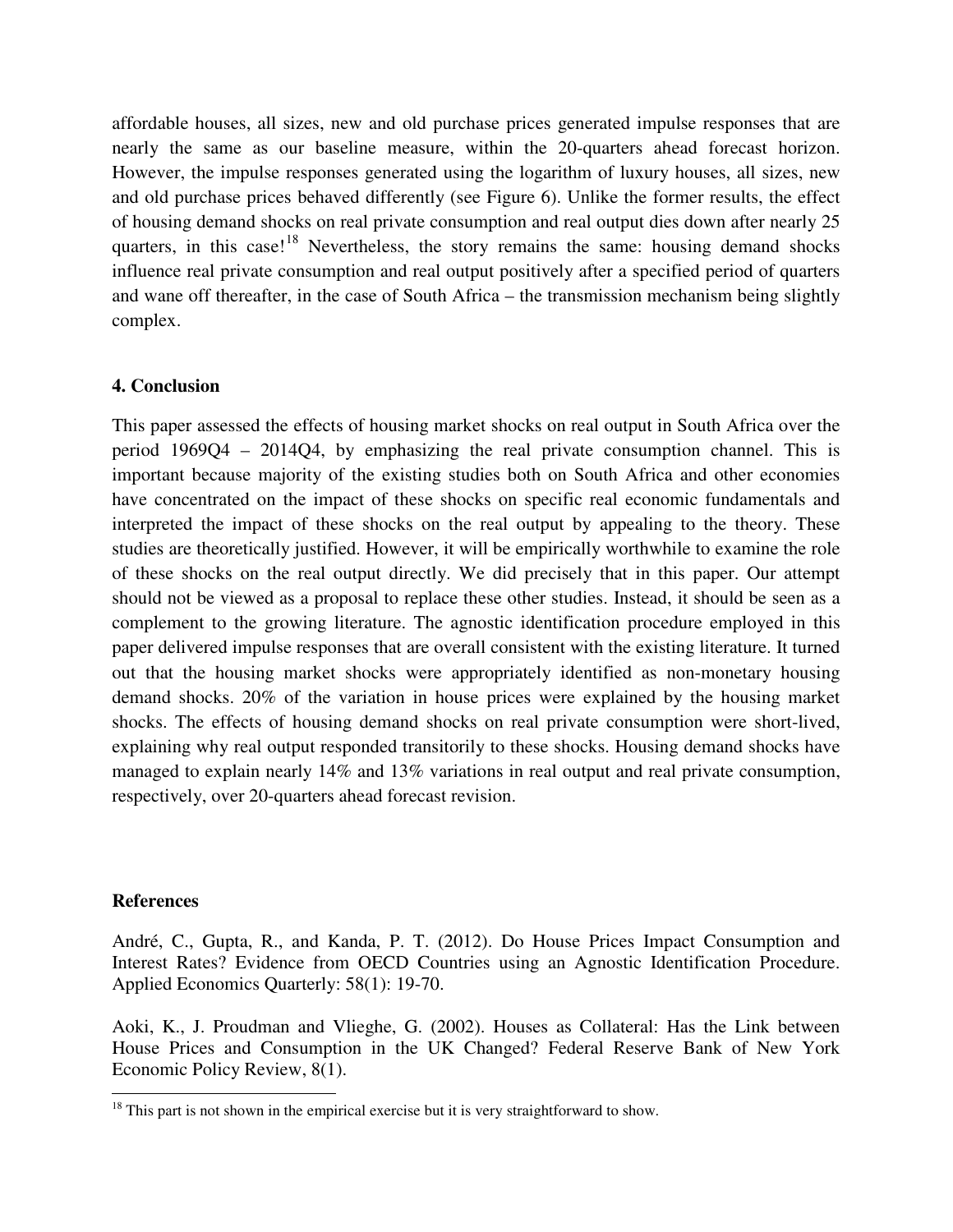Banks, J., Blundell, R. and Tanner, S. (1998). Is there a retirement saving puzzle? American Economic Review, 88(4): 769-788.

Bassanetti, A. and Zollino, F. (2010). The Effects of Housing and Financial Wealth on Personal Consumption: Aggregate Evidence for Italian Households, in: de Bandt, O., T. Knetsch, J. Peñalosa and F. Zollino (eds), Housing Markets in Europe, A Macroeconomic Perspective, Springer.

Bernanke, B. S. (1986). Alternative explanations of the money–income correlation. In: Brunner, K., Meltzer, A. (Eds.), Real Business Cycles, Real Exchange Rates, and Actual Policies. Carnegie-Rochester Conference Series on Public Policy, vol. 25. North-Holland, Amsterdam.

Bernanke, B. S., Mihov, I. (1998a). Measuring monetary policy. Quarterly Journal of Economics 113(3): 869–902.

Bernanke, B. S., Mihov, I. (1998b). The liquidity effect and long-run neutrality: identification by inequality constraints. Carnegie-Rochester Conference Series on Public Policy 49 (0): 149–194.

Bjørnland, H. C. and Jacobsen, D. H. (2010). The role of house prices in the monetary policy transmission mechanism in small open economies. Journal of Financial Stability, 6(4): 218-229.

Blanchard, O. J., Quah, D. (1989). The dynamic effects of aggregate demand and supply disturbances. American Economic Review 79: 655–673.

Blanchard, O., Watson, M. (1986). Are all business cycles alike? In: Gordon, R.J. (Ed.), The American Business Cycle. University of Chicago Press, Chicago, pp. 123–160.

Bulligan, G. (2010). Housing and the Macroeconomy: The Italian Case, in: de Bandt, O., T. Knetsch, J. Peñalosa and F. Zollino (eds), Housing Markets in Europe, A Macroeconomic Perspective, Springer.

Canova, F. (2007). Methods for Applied Macroeconomic Research, Princeton, NJ: Princeton University Press.

Canova, F., De Nicoló, G. (2002). Monetary disturbances matter for business fluctuations in the G-7. Journal of Monetary Economics 49 (6): 1131–1159.

Canova, F. and Gambetti, L. (2004). Structural Changes in the US Economy: Bad Luck or Bad Policy? (Manuscript, Universitat Pompeu Fabra, August 2004).

Case, K., Shiller, R., and Quigley, J. (2005). Comparing Wealth Effects: The Stock Market Versus the Housing Market. Advances in Macroeconomics, 5:1-32.

Christiano, L., Eichenbaum, M., Evans, C. (1999). Monetary policy shocks: what have I learned and to what end? In: Woodford, M., Taylor, J.B. (Eds.), Handbook of Macroeconomics. North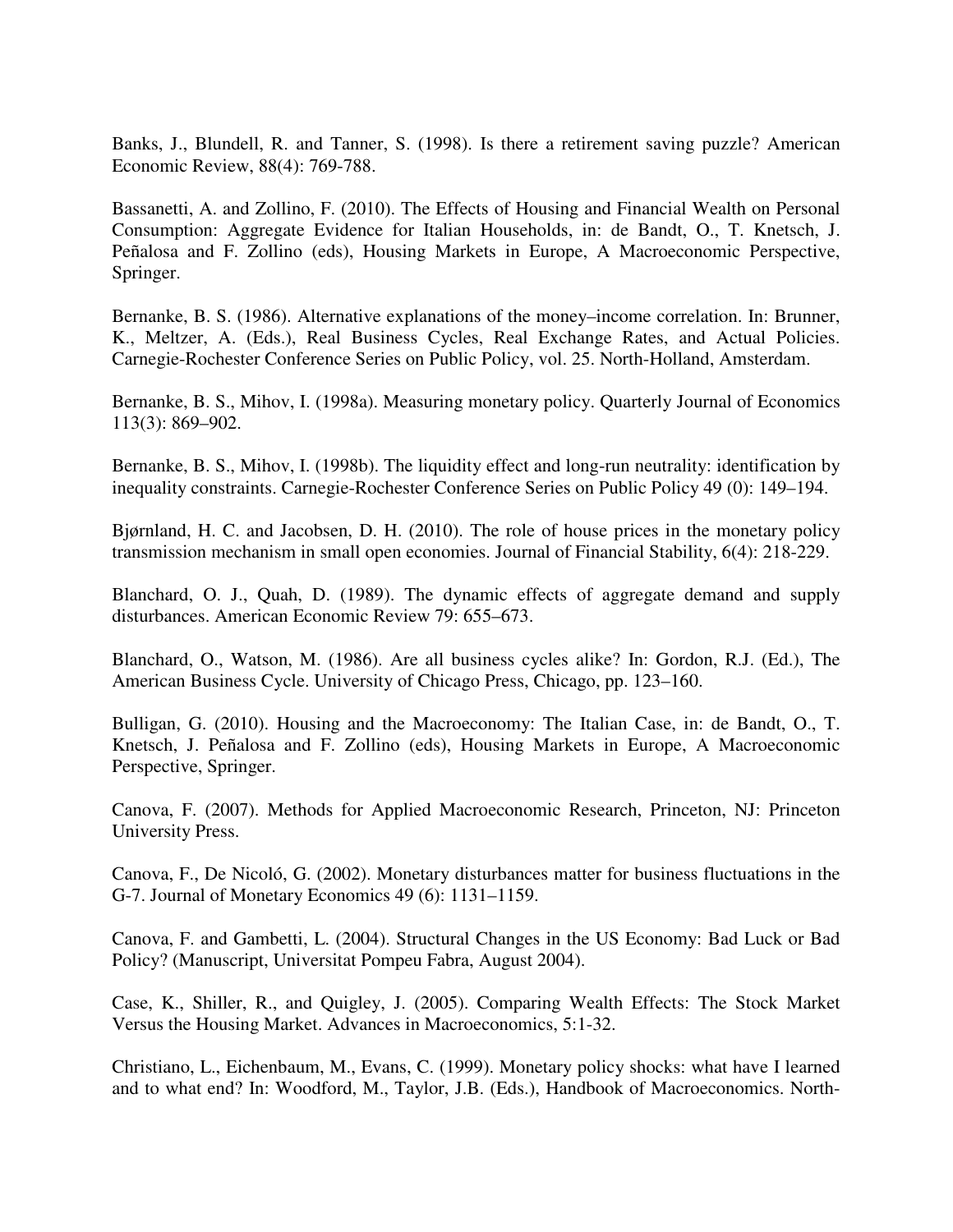Holland, Amsterdam, pp. 65–148.

Cogley, T. and Sargent, T. (2005). Drifts and Volatilities: Monetary Policies and Outcomes in the Post WWII U.S. Review of Economic Dynamics 8: 262–302.

Darracq Pariès, M. and Notarpietro, A. (2008). Monetary policy and housing prices in an estimated DSGE model for the US and the euro area. European Central Bank Working Paper, No. 972.

Disney, R., Henley, A. and Stears, G. (2002). Housing costs, house price shocks and savings behaviour among older households in Britain. Regional Science and Urban Economics, 32: 607- 625.

Engelhardt, G.V. (1996). House prices and homeowner saving behaviour. Regional Science and Urban Economics, 26: 313-336.

Faust, J. (1998). The robustness of identified VAR conclusions about money. Carnegie-Rochester Conference Series in Public Policy 49: 207–244.

Fry, R. and Pagan, A. (2011). Sign restrictions in structural vector autoregressions: A critical review. Journal of Economic Literature 49: 938-960.

Gambetti, L. and Canova, F. (2008). Structural Dynamics of US Output and Inflation: What Explains the Changes? Journal of Money, Credit, and Banking 40: 369–388.

Ghent, A. C. and Owyang, M. T. (2010). Is housing the business cycle? Evidence from US cities. Journal of Urban Economics 67(3): 336-351.

Goodhart, C. and Hofmann, B. (2008). House prices, money, credit, and the macroeconomy. Oxford Review of Economic Policy 24(1): 180-205.

Gupta, R., Jurgilas, M. and Kabundi, A. (2010). The Effect of Monetary Policy on Real House Price Growth in South Africa: A Factor Augmented Vector Autoregression (FAVAR) Approach. Economic Modelling 27(1):315-323.

Iacoviello, M. and Neri S. (2010). Housing Market Spillovers: Evidence from an Estimated DSGE Model. American Economic Journal: Macroeconomics 2:125-164.

Jarocinski, M. and Smets, F. (2008). House Prices and the Stance of Monetary Policy. European Central Bank Working Paper, No. 891.

Leamer, E. E. (2007). Housing is the Business Cycle. Federal Reserve Bank of Kansas City Proceedings, 149-233.

Mishkin, F. (2007). Housing and the monetary transmission mechanism. Proceedings, Federal Reserve Bank of Kansas City.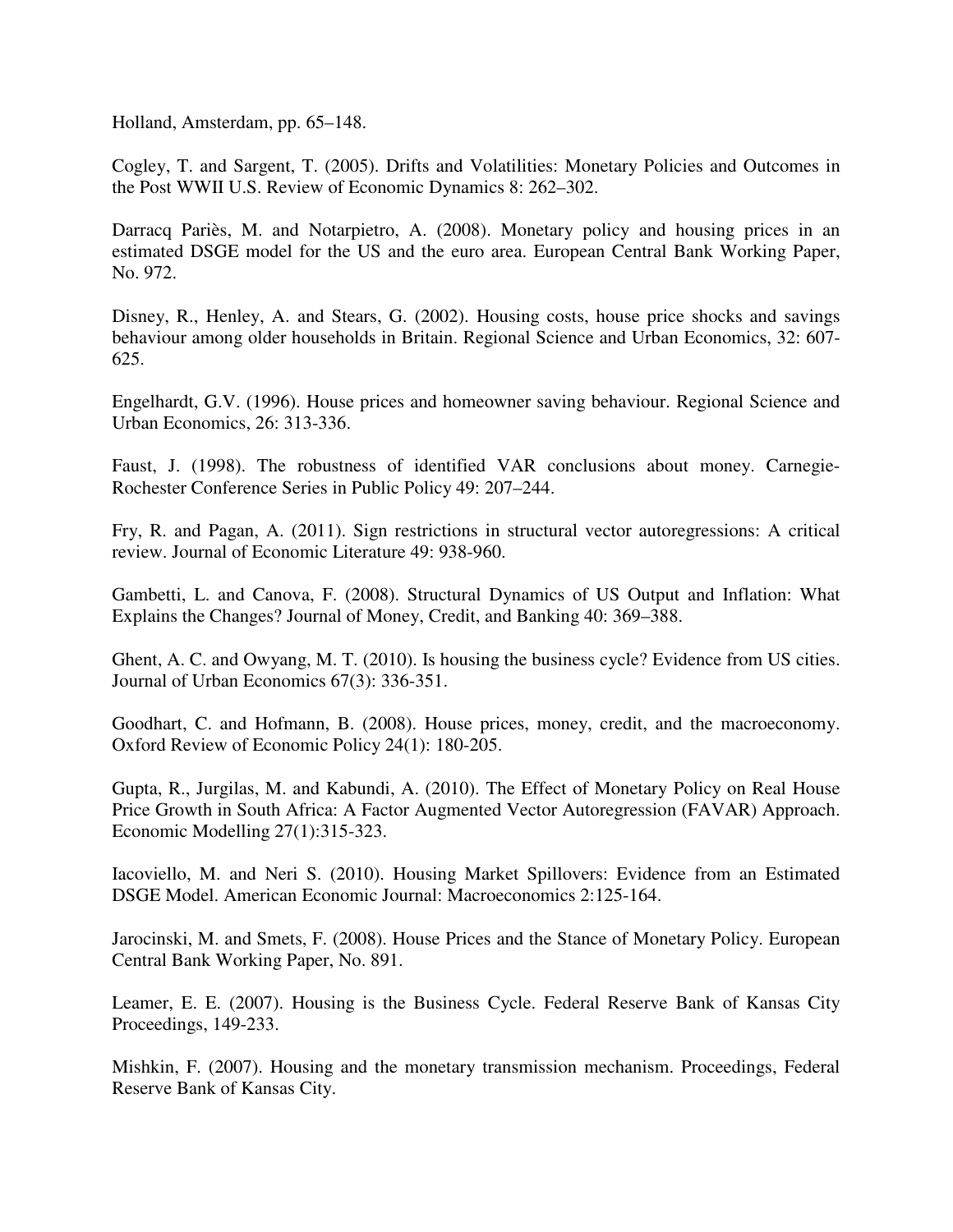Moon, H. R., Schorfheide, F. and Granziera, E. (2013). Inference for VARs Identified with Sign Restrictions. unpublished manuscript. University of Southern California, University of Pennsylvania, and Bank of Canada.

Muellbauer, J. and Murphy, A. (2008). Housing Markets and the Economy: the Assessment. Oxford Review of Economic Policy 24(1): 1-33.

Musso, A., Neri, S. and Stracca, L. (2011). Housing, consumption and monetary policy: How different are the US and the euro area? Journal of Banking and Finance 35: 3019-3041.

Pavlidis, E., Paya, I., Peel, D. and Spiru, A. (2009). Bubbles in House Prices and their Impact on Consumption: Evidence for the US. Lancaster University Management School Working Paper.

Phang, S.Y. (2004). House prices and aggregate consumption: do they move together? Evidence from Singapore. Journal of Housing Economics (13): 101-119.

Primiceri, G. E. (2005). Time Varying Structural Vector Autoregressions and Monetary Policy. Review of Economic Studies 72: 821–852.

Rubio-Ramírez, J. F., Waggoner, D. F. and Zha, T. (2005). Markov-Switching Structural Vector Autoregressions: Theory and Application. Federal Reserve Bank of Atlanta, Working Paper 2005-27.

Rubio-Ramírez, J., Waggoner, D. and Zha, T. (2010). Structural Vector Autoregressions: Theory of Identification and Algorithms for Inference. Review of Economic Studies 77: 665-696.

Simo-Kengne, B. D., Gupta, R., and Bittencourt, M. (2013). The Impact of House Prices on Consumption in South Africa: Evidence from Provincial-Level Panel VARs. Housing Studies, 28(8): 1133-1154.

Sims, C.A., 1986. Are forecasting models usable for policy analysis. Minneapolis Federal Reserve Bank Quarterly Review Winter, 2–16.

Sims, C. A. and Zha, T. (2006). Were There Regime Switches in US Monetary Policy? American Economic Review 96: 54–81.

Stock, J.H., Watson, M. W. (2003). Forecasting output and inflation: the role of asset prices. Journal of Economic Literature 41: 788–829.

Taylor, J. B. (2007). Housing and monetary policy. Proceedings, Federal Reserve Bank of Kansas City.

Uhlig, H. (1997). Bayesian vector autoregressions with stochastic volatility. Econometrica 65  $(1): 59-73.$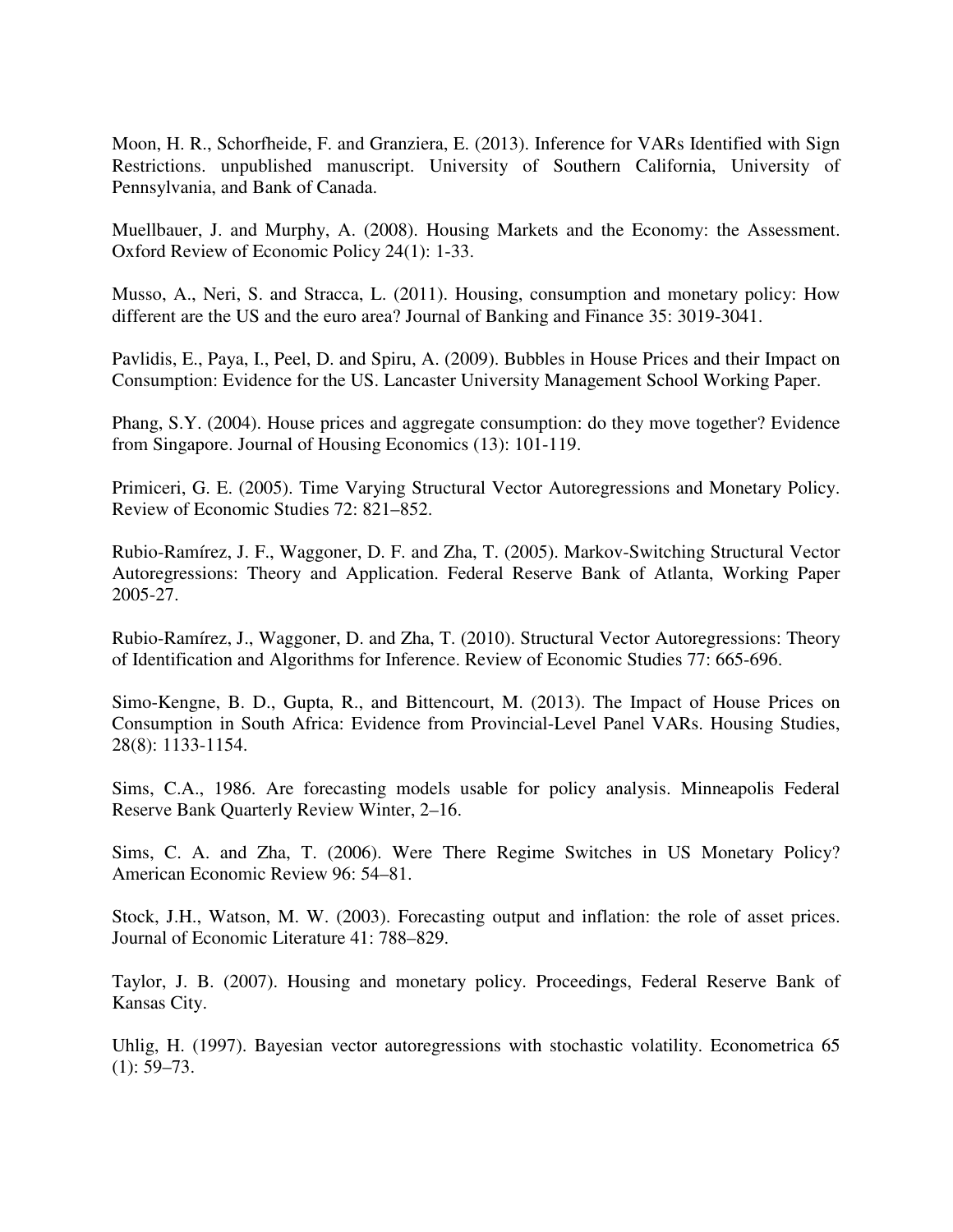Uhlig, H. (2005). What are the Effects of Monetary Policy on Output? Results from an Agnostic Identification Procedure. Journal of Monetary Economics 52: 381-419.

Vargas-Silva, C. (2008). Monetary Policy and the US Housing Market: A VAR Analysis Imposing Sign Restrictions. Journal of Macroeconomics, 30(3): 977-990.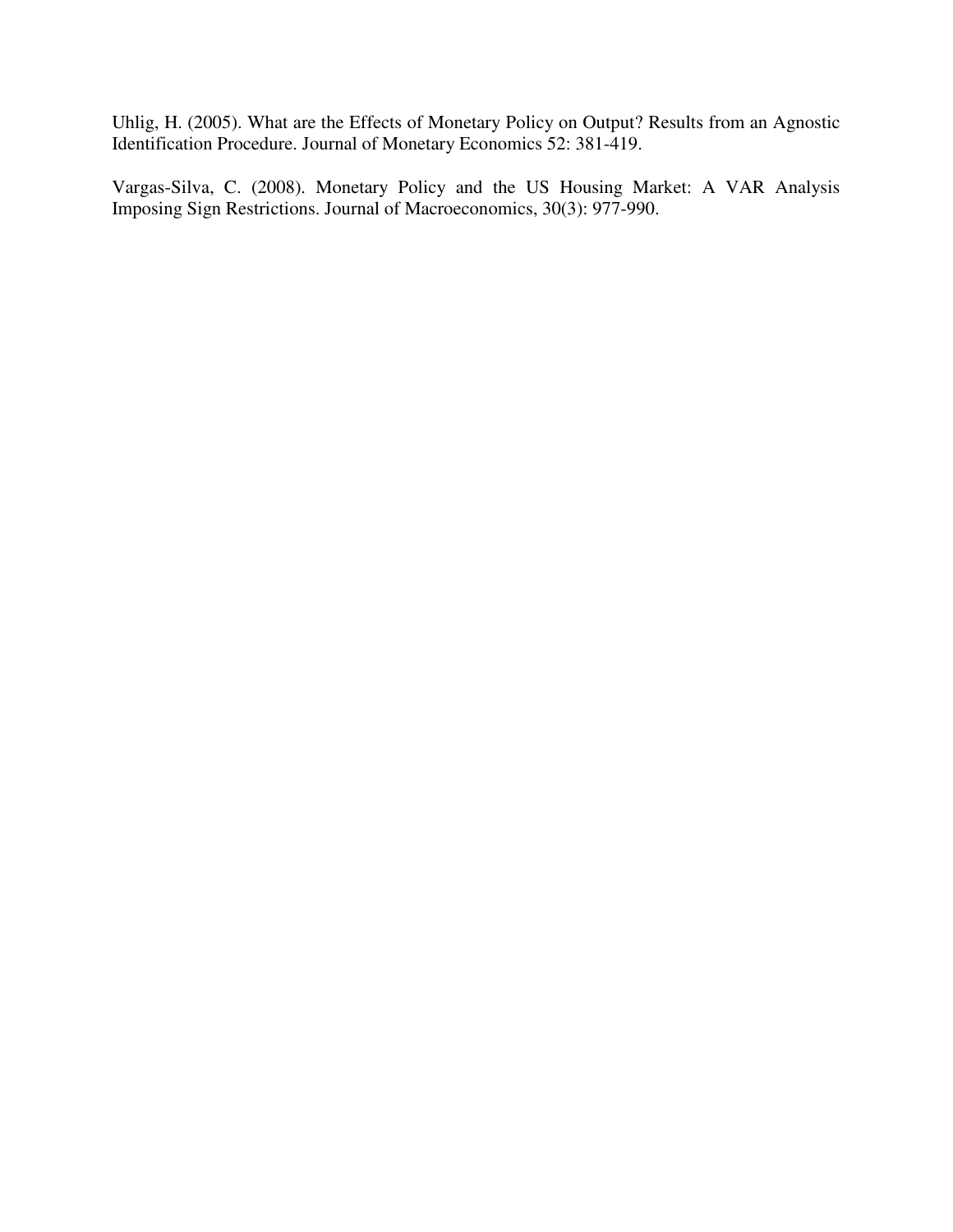

**Figure 1:** Impulse responses to a housing market shock one standard deviation in size, which is identified as the innovation in the house price index, ordered fourth in Cholesky decomposition before the repo rate and the mortgage rate. The three lines denote the 16% quantile, the median and the 84% quantile of the posterior distribution.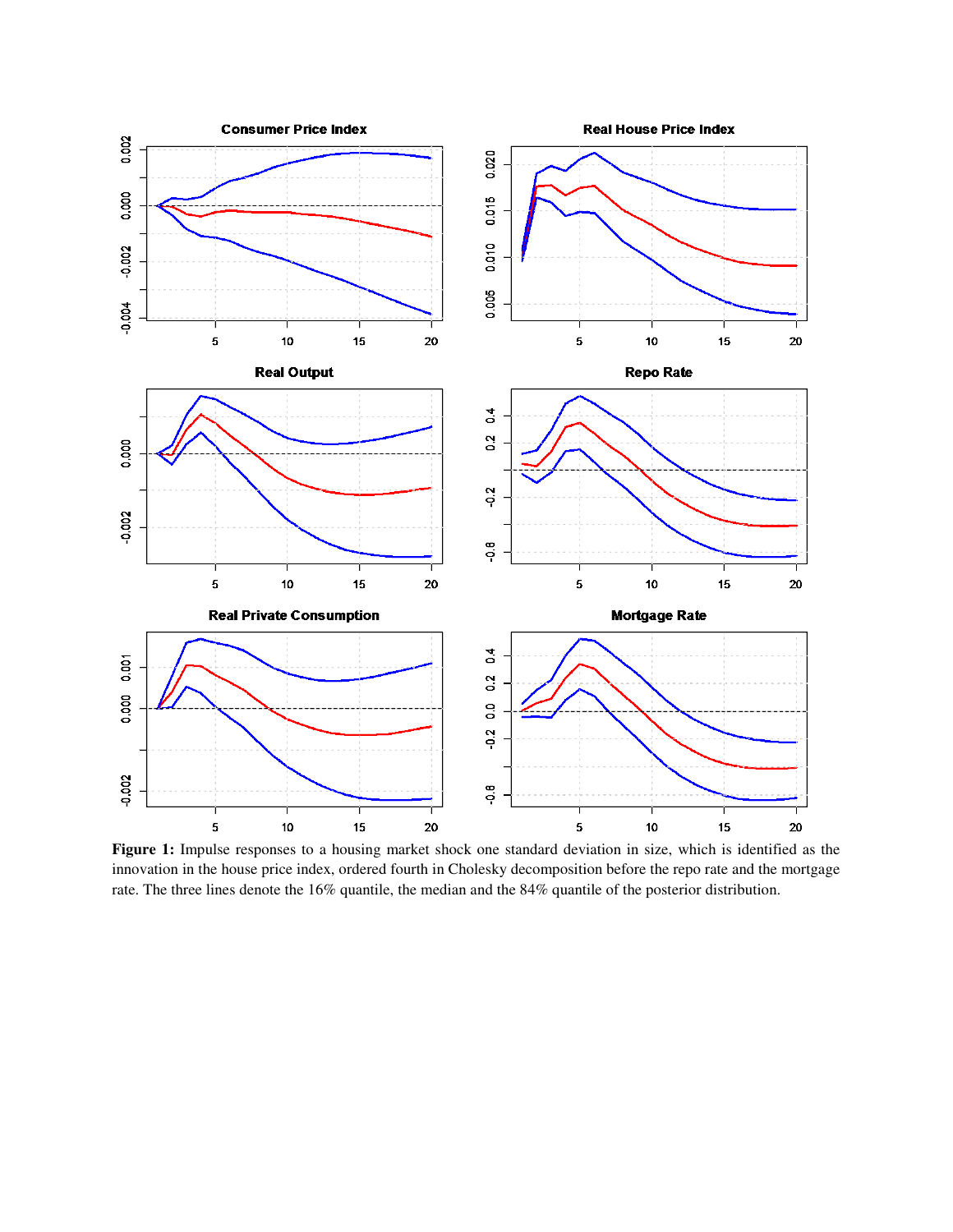

**Figure 2:** Impulse responses to a housing market shock one standard deviation in size, using the Rubio-Ramirez *et al.* (2010) rejection method with K=4. Impulse responses correspond to the Fry and Pagan (2011) median target method. The three lines denote the 16% quantile, the median and the 84% quantile of the posterior distribution. Responses of real house prices, consumer prices, and mortgage rate are restricted to be positive for quarters  $k$ ,  $k = 0, \ldots, 4$ , after the housing market shock.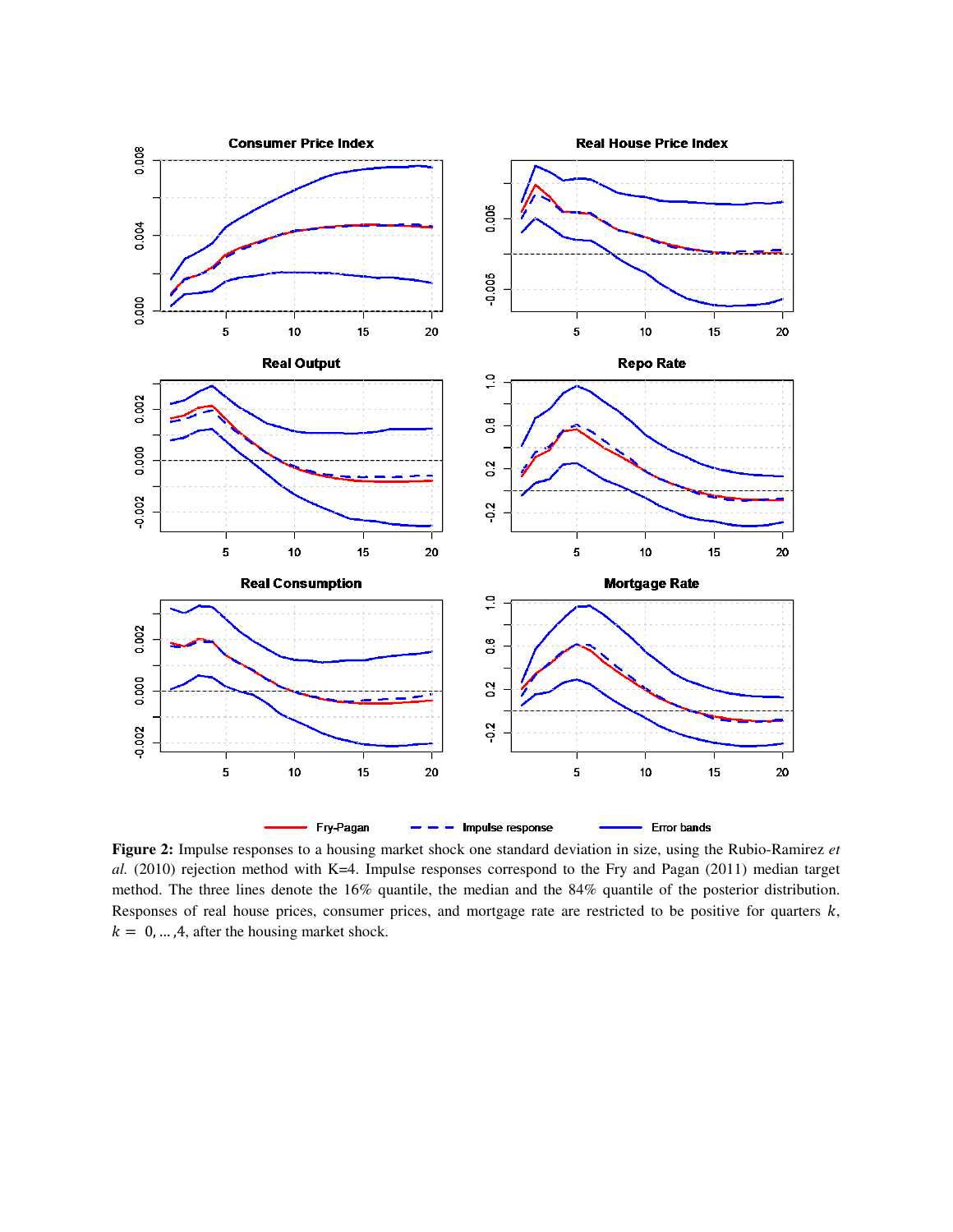

**Figure 3:** FEVDs due to a housing market shock one standard deviation in size, which is identified as the innovation in the house price index, ordered fourth in Cholesky decomposition before the repo rate and the mortgage rate. The three lines denote the 16% quantile, the median and the 84% quantile of the posterior distribution.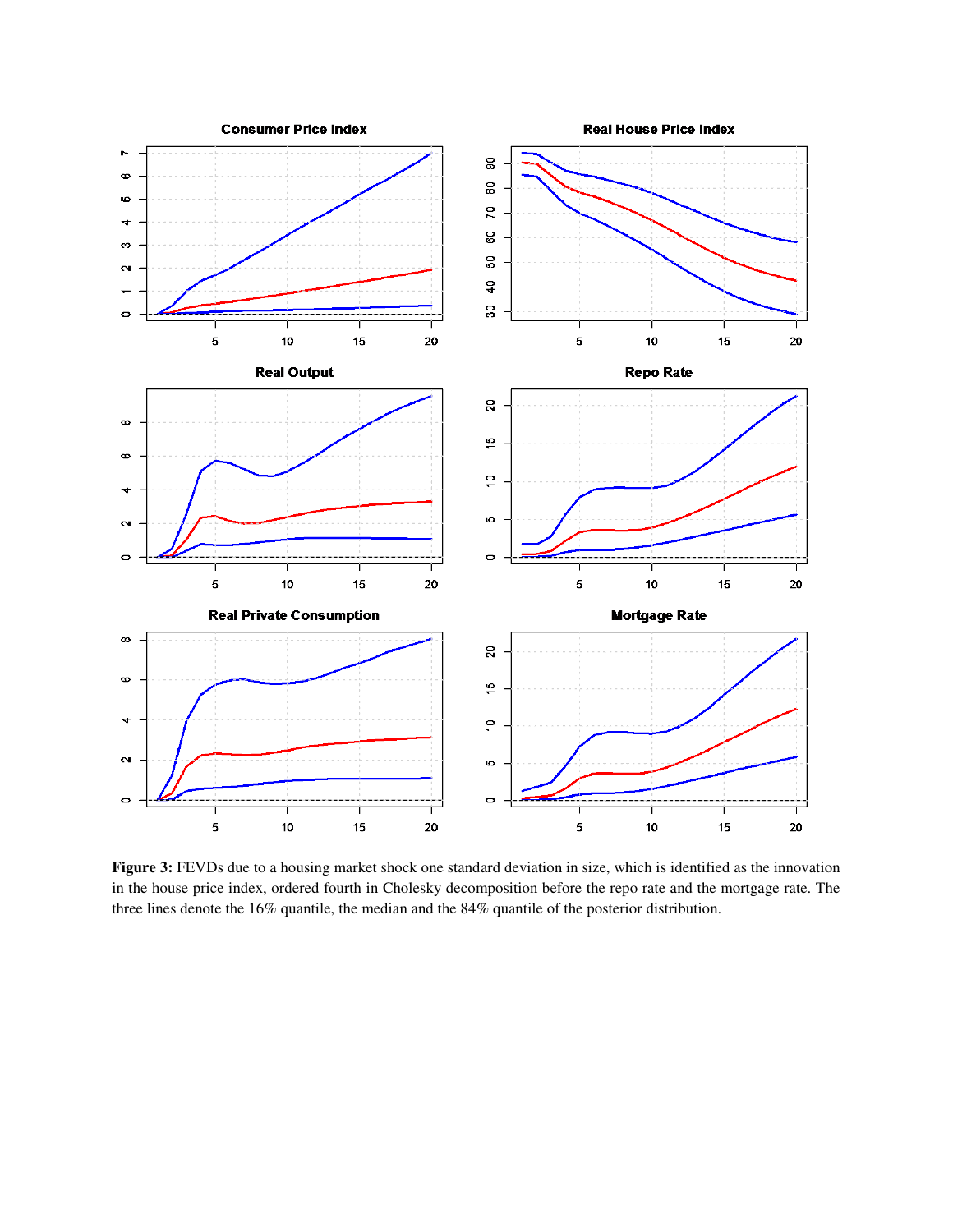

**Figure 4:** FEVDs due to a housing market shock one standard deviation in size, using the Rubio-Ramirez et al. (2010) rejection method with K=4. The three lines denote the 16% quantile, the median and the 84% quantile of the posterior distribution. Responses of real house prices, consumer prices, and mortgage rate are restricted to be positive for quarters k,  $k = 0, \ldots, 4$ , after the housing market shock.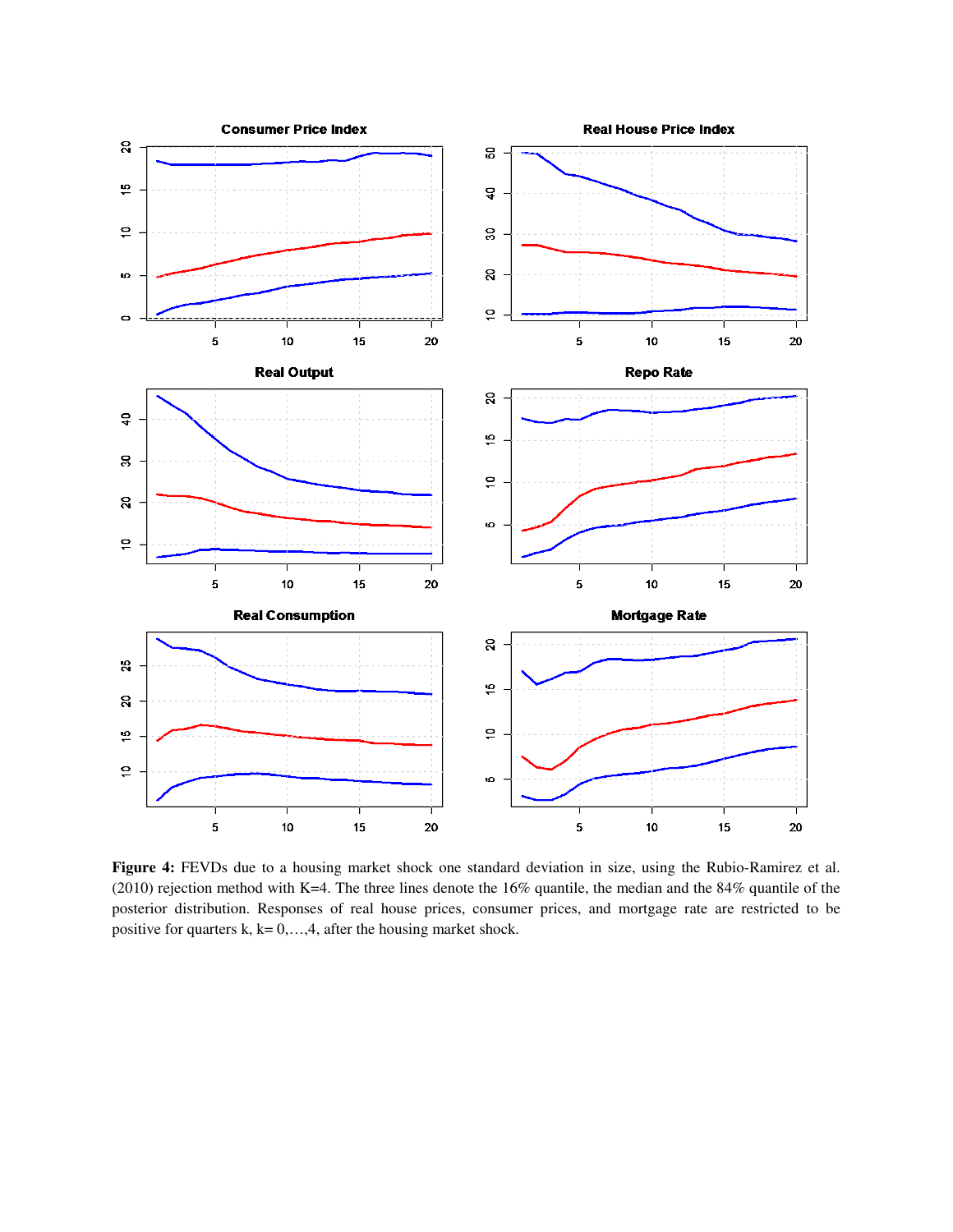

**Figure 5:** Impulse responses to a housing market shock one standard deviation in size, using the Rubio-Ramirez *et al.* (2010) rejection method with K=4. Impulse responses correspond to the Fry and Pagan (2011) median target method. The three lines denote the 16% quantile, the median and the 84% quantile of the posterior distribution. Responses of real house prices (affordable houses), consumer prices, and mortgage rate are restricted to be positive for quarters  $k, k = 0, ..., 4$ , after the housing market shock.